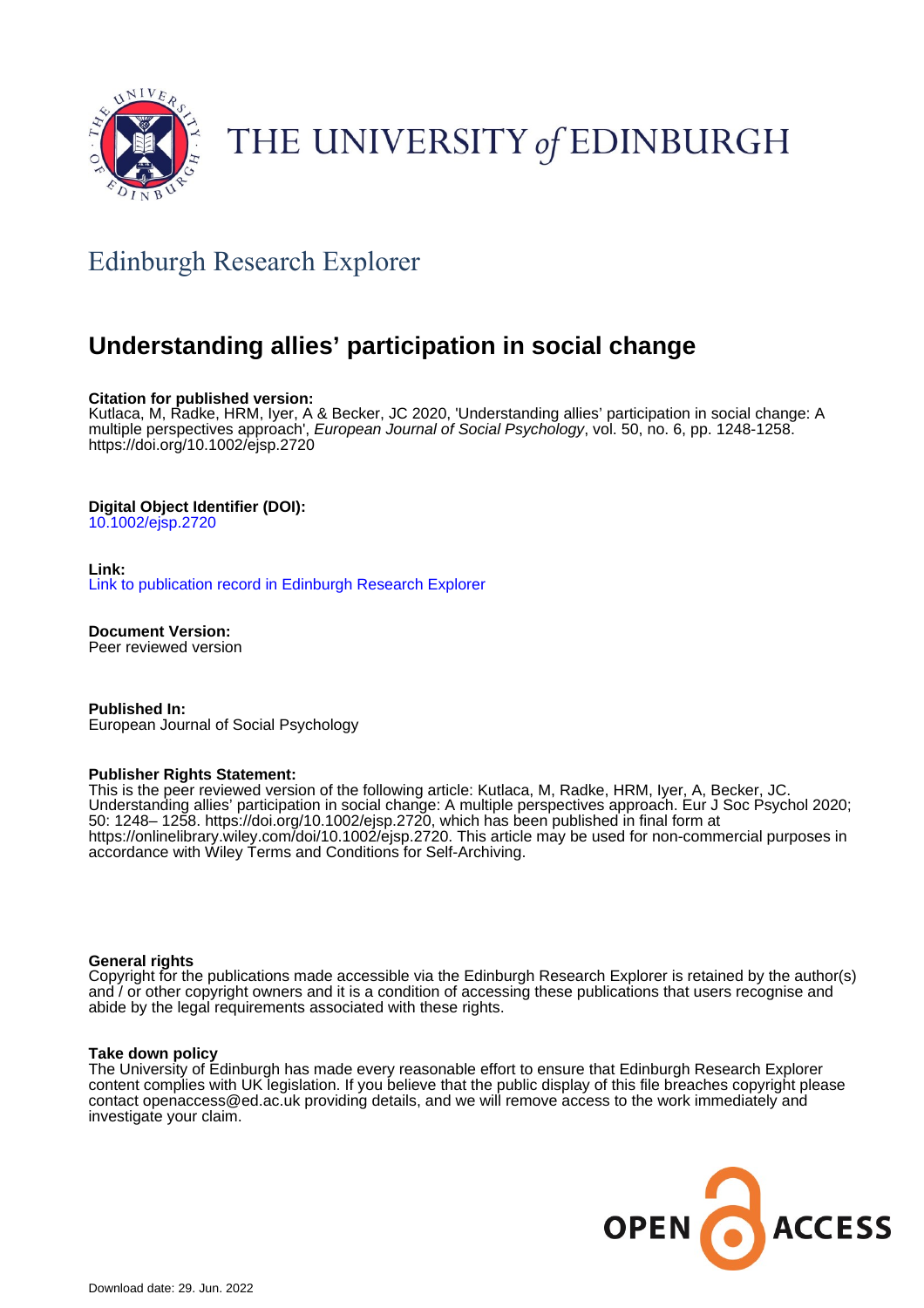Understanding Allies' Participation in Social Change: A Multiple Perspectives Approach

Maja Kutlaca<sup>1</sup> Helena R.M. Radke<sup>2</sup> Julia C. Becker<sup>3</sup> Aarti Iyer<sup>4</sup>

<sup>1</sup>Department of Psychology, Durham University, South Road, Durham DH1 3LE, UK <sup>2</sup>Department of Psychology, School of Philosophy, Psychology and Language Sciences, The University of Edinburgh, 7 George Square, Edinburgh EH8 9JZ, UK 3 Institute of Psychology, Osnabrück University, Seminarstrasse 20, 49074 Osnabrück, Germany <sup>4</sup>Department of Psychology, The University of Sheffield, Floor G, Cathedral Court, 1 Vicar Lane, Sheffield S1 2LT, UK

Corresponding author:

Maja Kutlaca, Department of Psychology, Durham University, South Road, Durham DH1 3LE, UK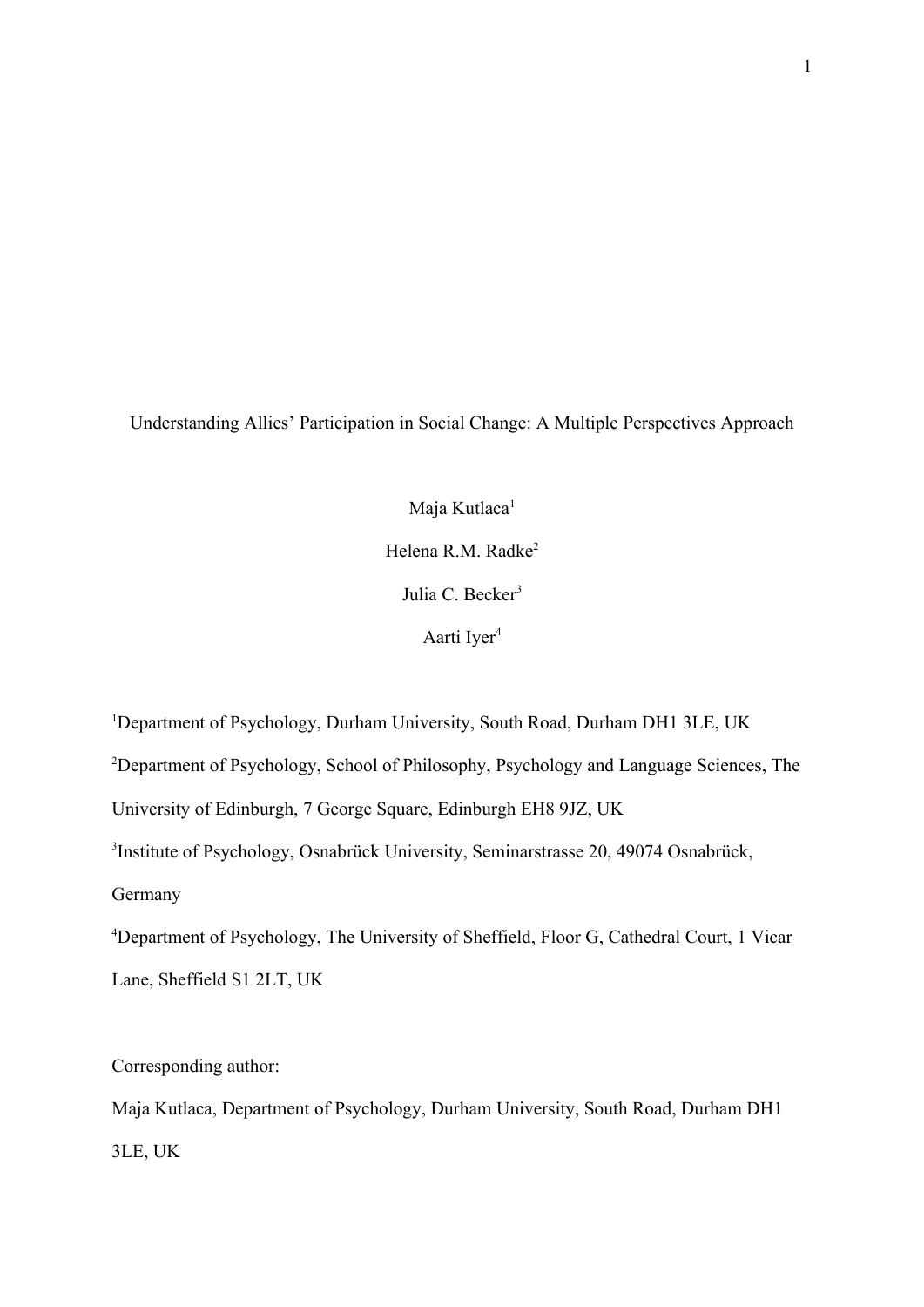Email: [maja.kutlaca@durham.ac.uk](mailto:maja.kutlaca@durham.ac.uk)

The authors declare no conflict of interest.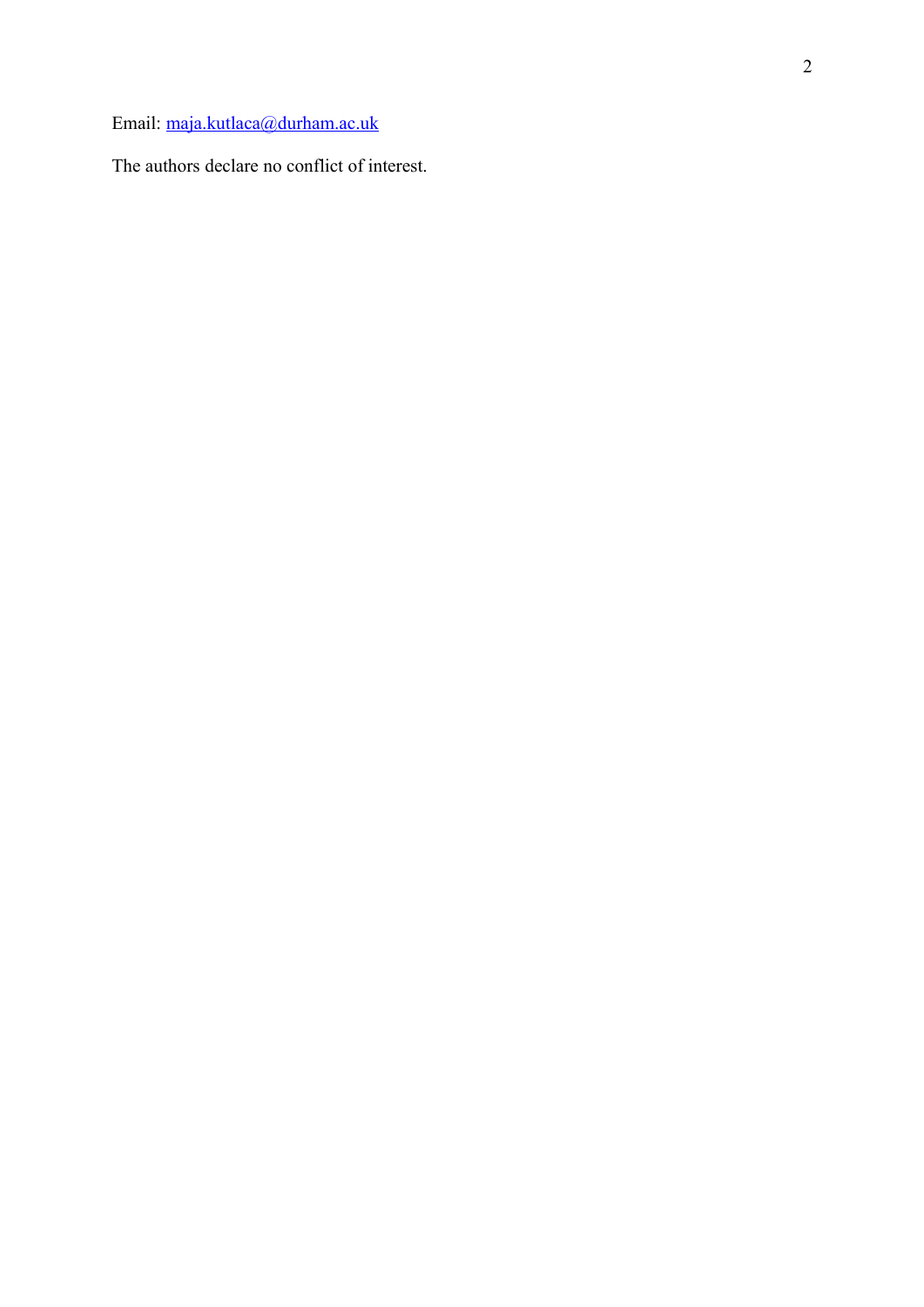#### Abstract

The introduction to the *EJSP* special issue brings together recent literature on allyship. We present and discuss different definitions of allyship and highlight a multiple perspectives approach to understanding the predictors and consequences of allyship. This approach suggests that engagement in allyship can be driven by egalitarian and non-egalitarian motivations and that the behaviours identified as allyship can have different meanings, causes and consequences depending on whether researchers take into account the allies' perspective or the disadvantaged groups' perspective. We use this approach as an organizing principle to identify themes that emerge in the papers included in this special issue. We start with four papers that consider the perspective of the advantaged group, followed by two papers that consider the perspective of the disadvantaged group. Finally, we introduce two theoretical papers that examine the relations between disadvantaged groups and allies, and we set out some new directions for future research.

Keywords: allyship, disadvantaged groups, advantaged groups, multiple perspectives, motivations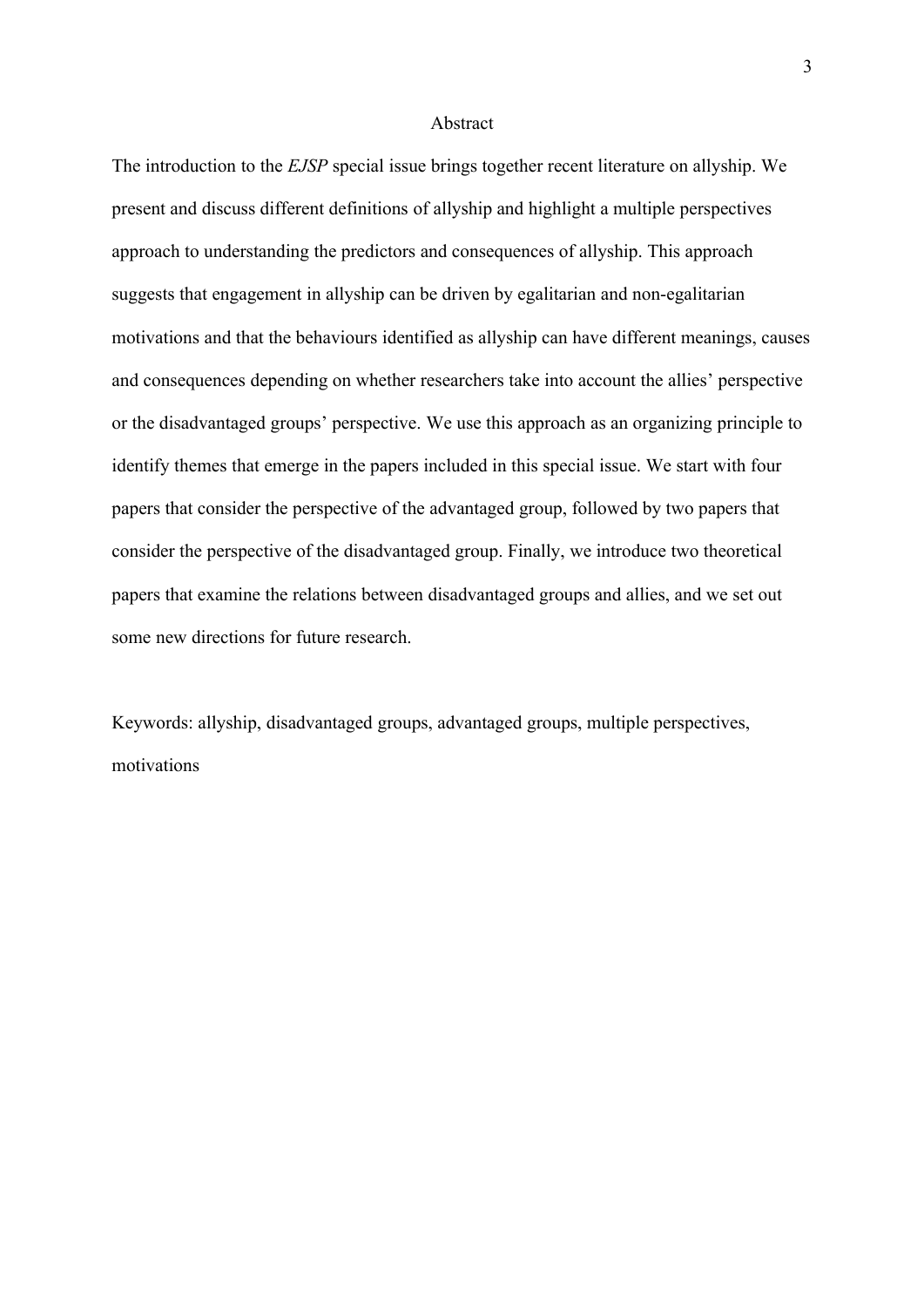Understanding Allies' Participation in Social Change: A Multiple Perspectives Approach

On May  $26<sup>th</sup> 2020$ , a day after the police killing of George Floyd - an unarmed African American man in Minneapolis, United States - people gathered in the streets to protest against police brutality. Protests against racism and police violence in the United States happen regularly, however the movement that arose in response to the killing of George Floyd was unique in many aspects. First, the protests started during the times when mass gatherings were deemed a health hazard due to the outbreak of coronavirus (World Health Organization, 2020); participation in the protests thus likely meant accepting a higher risk of self- (and other) infection. Second, in addition to mobilizing African American and Black communities, the protests gave voice and brought awareness to the inequalities faced by other ethnic minority communities in the United States, such as Native Americans (Linsroth, 2020), Hispanic and Latinx Americans (Medina, 2020), and Asian Americans (Lang, 2020). Third, the protests spread across 60 countries and empowered disadvantaged groups around to world to demand the end of inequality and acknowledgment of the historical roots of oppression. In the United Kingdom alone, there were over 300 anti-racism protests in the first weeks of June attended by a total of 210,000 people (Mohdin, 2020), and similar protests erupted in Belgium (Birnbaum, 2020), France (McAuley, 2020), the Netherlands (Tasevski, 2020), and Germany (Perrigo & Godin, 2020), etc. Thus, in contrast to many local protest against police violence that never gain attention by local newspapers, let alone national media (Tharoor, 2020), these protests transformed into a global movement against racism in a matter of weeks.

One intriguing aspect of these protests is that they mobilized support across racial and ethnic lines. In addition to the presence of other disadvantaged groups, the protests attracted a record number of advantaged group members (Washingtone, 2020). While a large support base and (inter)national popularity are generally desirable outcomes for social movements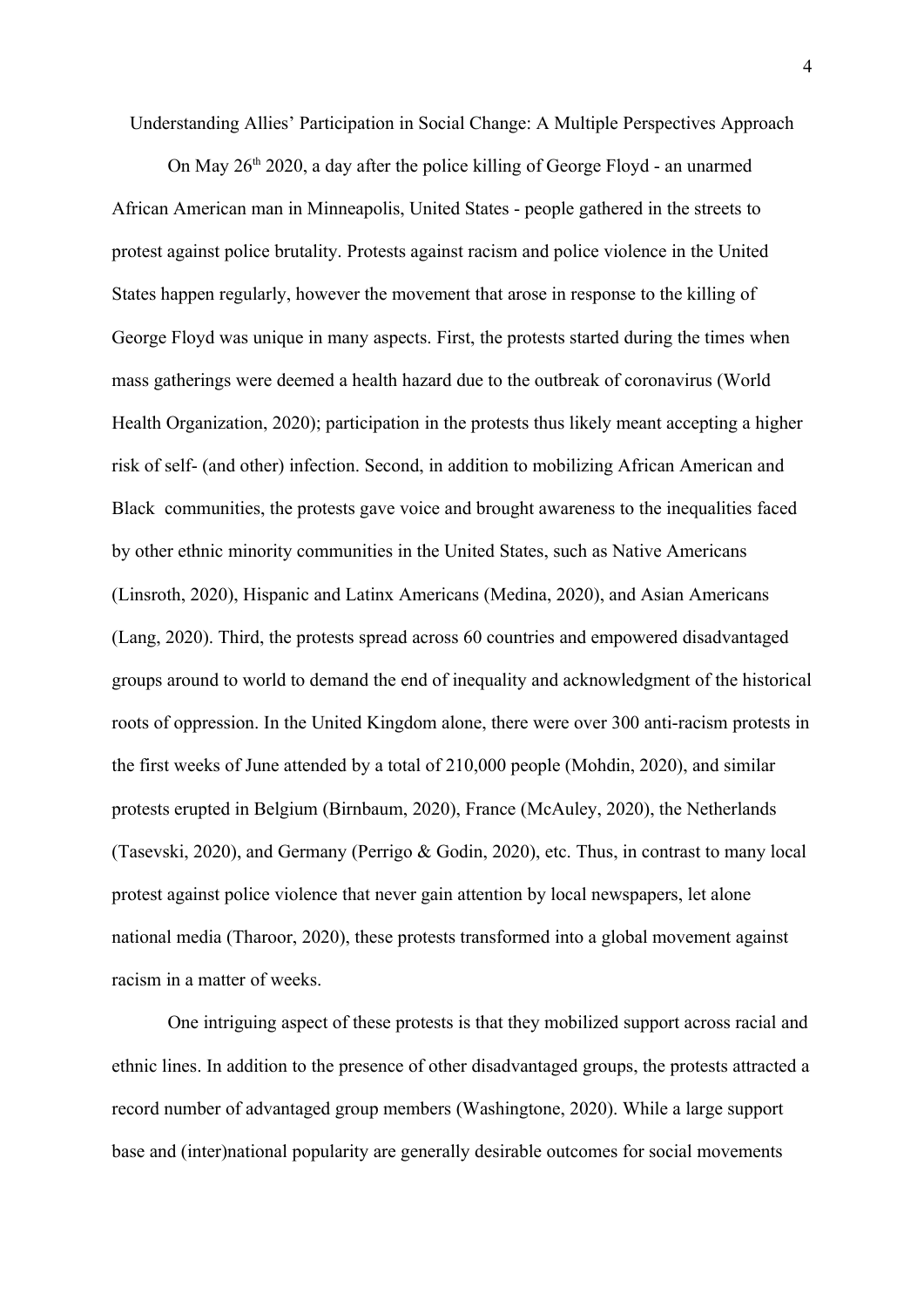(e.g., Simon & Klandermans, 2001), many questioned whether such diverse communities can work together. For example, advantaged group members often lack awareness and knowledge about systemic and historical roots of oppression (Gopal, 2020). Moreover, some reports suggest that White people had been drawing attention to themselves and engaging in actions that damage the movement's reputation (Parker, 2020), which raised concerns about their true motives and commitment to the movement. Also, the relationships between disadvantaged groups are complex and characterized by a history of solidarity and division (Lang, 2020). Indeed, the protests have brought to light the existence of anti-Black prejudice among Hispanic, Latinx and Asian American communities (Ebrahimji & Lee, 2020; Medina, 2020). Thus, one may wonder whether the presence of various groups, with different goals and motives, may in the end be costly for a movement due to the potential for conflict and misunderstandings.

The growing movement for racial justice in 2020 illustrates the benefits and many challenges social movements face when they involve members of different groups in a struggle for equality. The goal of the EJSP Special issue on "Solidarity in the Spotlight" is to examine these pressing societal issues, by taking a different approach to the phenomenon of allyship and analysing it from the perspective of disadvantaged groups as well as from the perspective of allies, who may belong to advantaged or other disadvantaged groups. The special issue brings together six empirical papers, four of which examine the advantaged groups' perspective on allyship, and two of which examine the disadvantaged groups' perspective on allyship. These six empirical papers employ a variety of methods and designs (e.g., correlational and experimental studies, a longitudinal study, social network analysis), span various contexts of inequality (e.g., racism, sexism, heterosexism), investigate allyship cross-culturally and even include a region with an intractable intergroup conflict. Moreover, it also introduces two theoretical papers that shed light on the problems between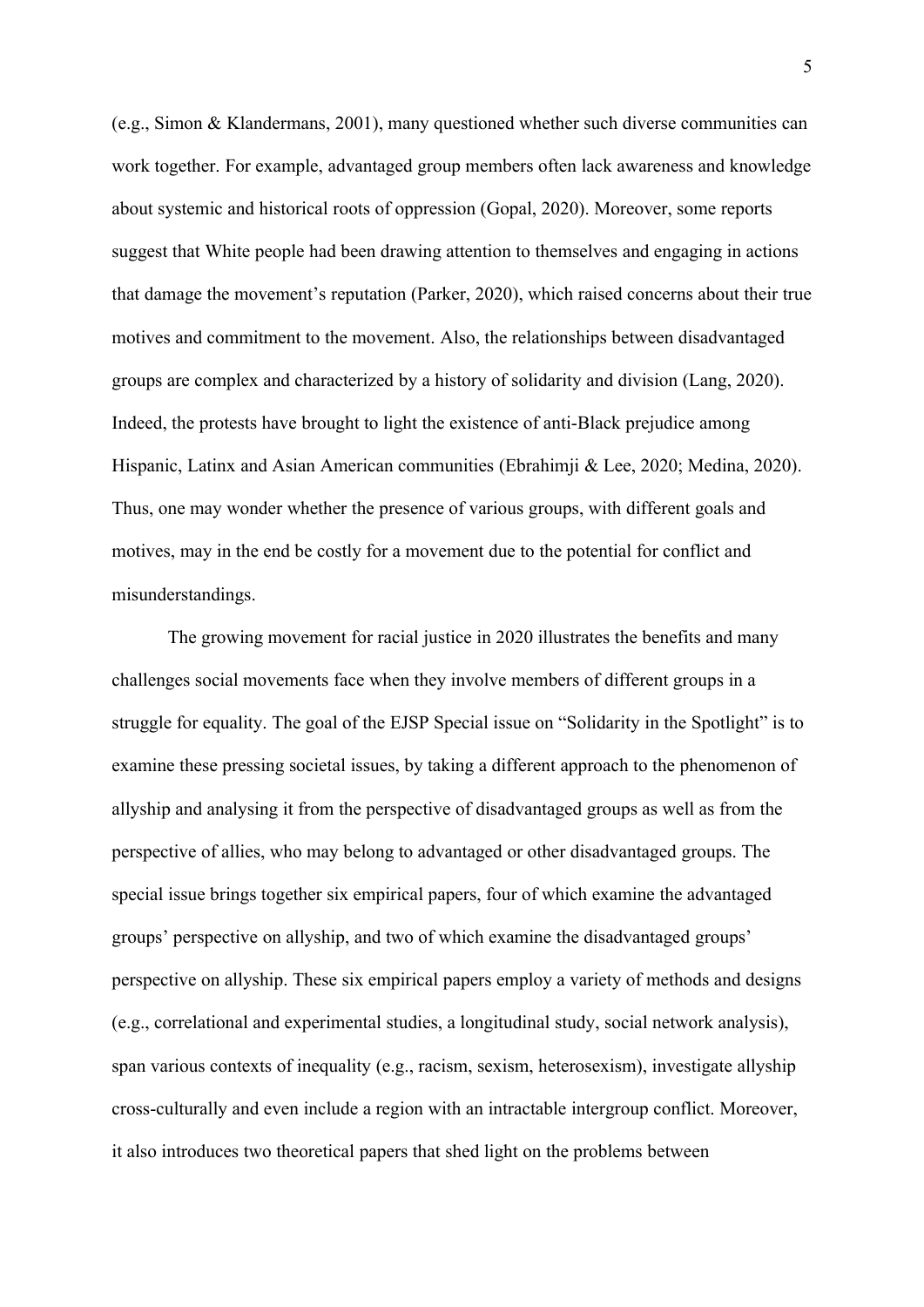disadvantaged groups and allies, and how they can be overcome. In this editorial, we discuss various unresolved questions, starting with the definition of the key concept, before proposing a new approach to studying allyship and outlining new lines of inquiry.

# **What is Allyship?**

# **Definitions and Dilemmas**

The topic of allyship has received scholarly attention from researchers working on a variety of different phenomena ranging from collective action (e.g., Becker, Ksenofontov, Siem, & Love, 2018; Iyer & Leach, 2008; Iyer, Leach, & Crosby, 2003; Iyer, Leach, & Pedersen, 2004; Subašić, Reynolds, & Turner, 2008; Radke, Hornsey, & Barlow, 2018; Saab, Tausch, Spears, & Cheung, 2015; Van Zomeren, Postmes, Spears, & Bettache, 2011), intergroup emotions (Iyer & Leach, 2008; Lantos, Kende, & Becker, 2020; Thomas, McGarty, & Mavor, 2009), prejudice confrontation (e.g., Czopp & Monteith, 2003; Czopp, Monteith, & Mark, 2006; Drury & Kaiser, 2014), intergroup contact (e.g., Becker, Wright, Lubensky, & Zhou, 2013; Hässler et al., 2020; Pettigrew & Tropp, 2006; Reimer et al., 2017; Saguy, Tausch, Dovidio, & Pratto 2009), intraminority solidarity (e.g., Cortland et al., 2017; Craig & Richeson, 2012; 2014), intergroup helping (e.g., Nadler, & Halabi, 2006; Van Leeuwen, & Täuber, 2010), and volunteerism (e.g., Kende, Lantos, Belinszky, Csaba, & Lukács, 2017; Thomas & McGarty, 2018). This work has made significant contributions to our understanding of why and how members of different groups come together to act against inequality. At the same time, it has limitations when it comes to providing a clear definition of this concept and a comprehensive framework to study the phenomenon of allyship in our view.

First, the difficulties arise with the overabundance of different terms in the existing literature (often used interchangeably to describe a variety of phenomena), such as allies, allyship, solidarity, political solidarity, and action on behalf of disadvantaged groups (see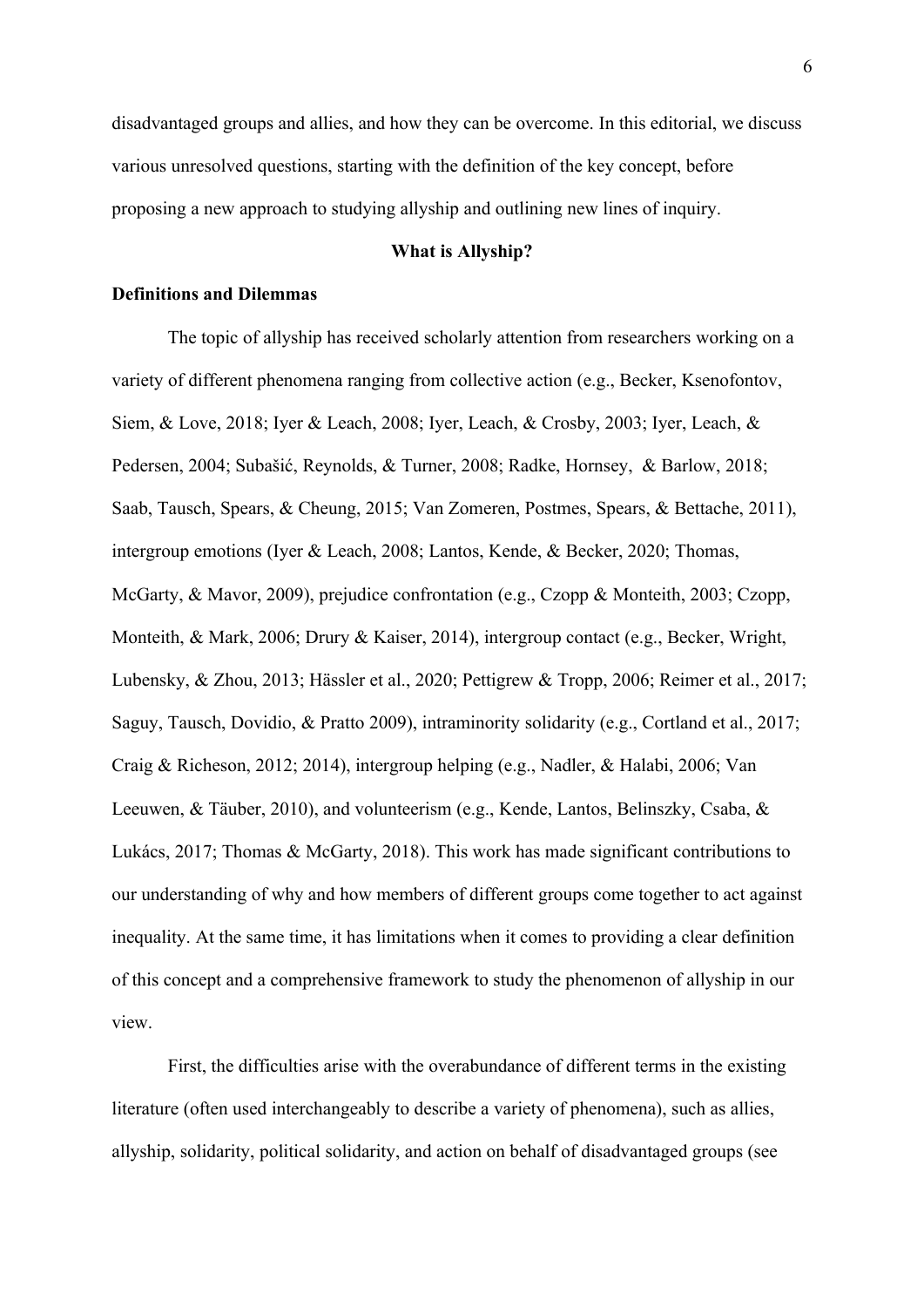also Louis et al., 2019). Further adding to this complexity is the tendency to use allyship to refer to different types of individual and collective behaviours, as well as to motivations to engage in these behaviours. Additionally, the terms allies and allyship are used to describe the behaviours and motivations of individuals who belong to advantaged groups (e.g., White Americans), and often exclude behaviours and/or motivations of allies who belong to other disadvantaged groups (e.g., Hispanic and Latinx Americans), or those who belong to both (e.g., White Americans who identify as LGBTQ+).

Second, the definition of allyship is dependent upon the perspective taken by the researcher. A commonly used definition in the literature approaches the concept from the perspective of the disadvantaged group. Ashburn-Nardo (2018), as well as Brown and Ostrove (2013), define allies as individuals outside of the disadvantaged group who are informed about and engage in actions which challenge existing systems of inequality, endorse egalitarian values and norms, and provide support to and affirm the experiences of the disadvantaged group. According to this perspective, allyship pertains to two distinct categories of behaviours with very different goals (i.e., challenging inequality vs. responding to the disadvantaged group's needs), as well as to a specific type of motivation that presumably drives individuals' engagement in different behaviours. Louis and colleagues (2019) criticize this definition because its emphasis on 'ideal' allies may obscure the fact that allies sometimes engage in problematic behaviour and may not be solely motivated by egalitarian concerns. Other work also suggests that advantaged group allies sometimes demand gratitude for their actions or take leadership positions within a movement thereby creating conflict with disadvantaged group activists (e.g., Droogendyk, Wright, Lubensky, & Louis, 2016). To address these issues, Louis and colleague (2019) propose allyship and solidarity as two distinct motivations to engage in actions that benefit another group. Specifically, they argue that allyship reflects an individual concern with benefits afforded to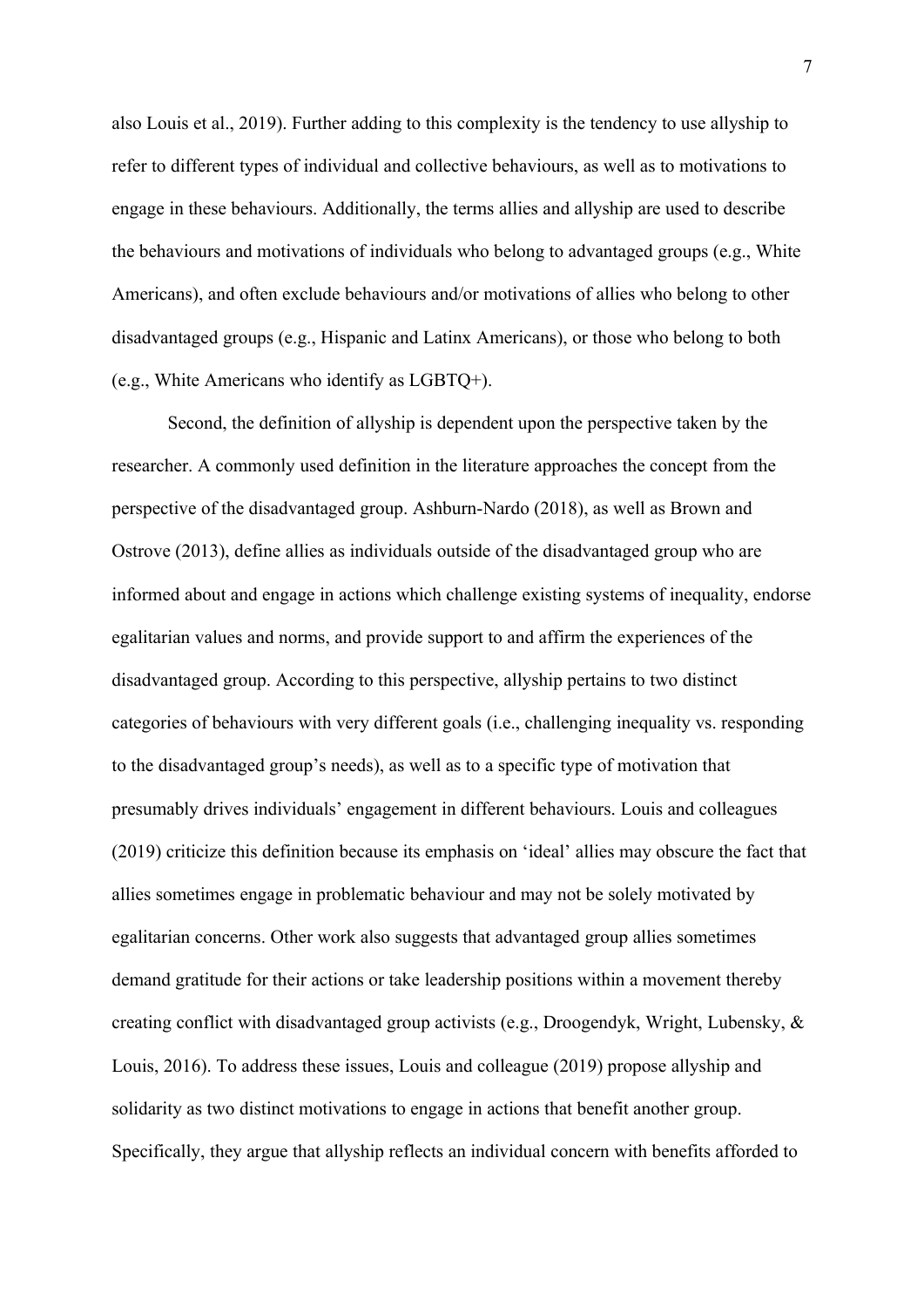their group, whereas solidarity reflects the concern for the disadvantaged group developed through a shared group identity (e.g., either a superordinate identity or opinion-based group identity).

We agree with the latter approach to the extent that there are other motivations to engage in allyship. Nevertheless, in our view equating allyship with ingroup serving motivations may create additional confusion. Instead, we propose that allyship should be studied and understood through a multiple perspectives approach, which takes into account the allies' perspective as pointed out by Louis and colleagues, as well as the disadvantaged groups' perspective (Ashburn-Nardo, 2018; Broido, 2000; Brown, 2015; Brown & Ostrove, 2013; Ostrove & Brown, 2018). We discuss these motivations and the multiple perspectives approach in more detail below.

# **Multiple Motivations to Engage in Allyship**

By integrating self-categorization theory (Turner, Hogg, Oakes, Reicher, & Wetherell, 1987) and the extended social identity model of collective action (Van Zomeren, Kutlaca, & Turner-Zwinkels, 2018), Radke, Kutlaca, Wright, Siem and Becker (2020) proposed four motivational categories to explain why advantaged group members engage in action for disadvantaged groups: outgroup-focused motivation, ingroup-focused motivation, personal motivation and moral motivation. The *outgroup-focused motivation*, refers to the endorsement of norms, beliefs and politicized group identities aimed at fighting for the rights of the disadvantaged group, and the willingness to reject the power hierarchy, prejudicial beliefs and stereotypes about the disadvantaged group. In contrast, the *ingroup-focused motivation* reflects the motivation to improve the status of the disadvantaged group, but only to the extent that it does not negatively affect the status of the advantaged group. It also assumes a stronger attachment to the advantaged group identity and the endorsement rather than the rejection of the status quo, as is the case for the outgroup-focused motivation. Third,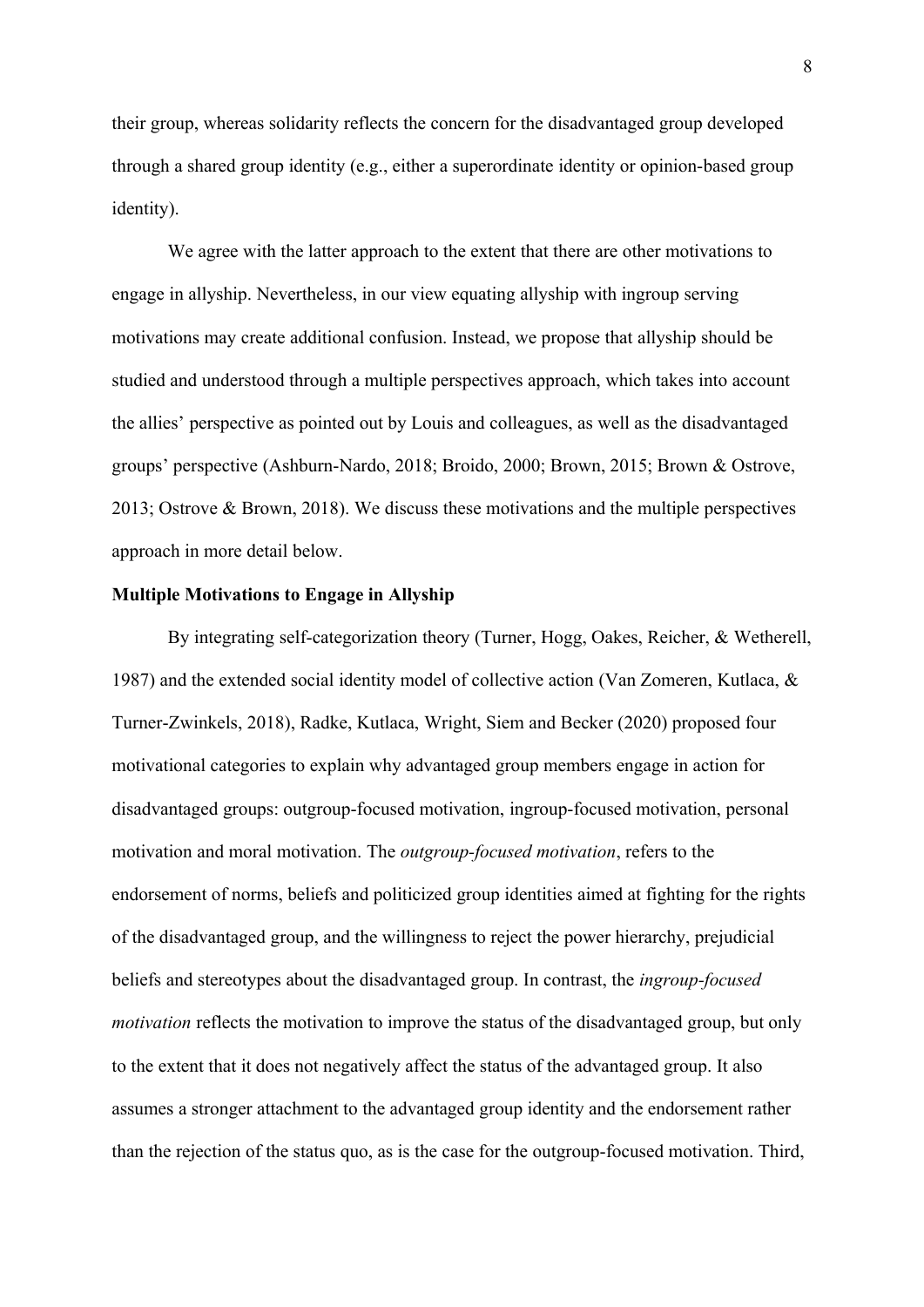the *personal motivation* refers to advantaged group members who seek to satisfy their personal needs (e.g., improve their personal image or gain respect and economic resources) by engaging in action for the disadvantaged group. Lastly, actions for the disadvantaged group may also be driven by a *moral motivation*. For instance, advantaged group members may reject the status quo and their group's privilege, because it violates their beliefs about right and wrong.

The advantage of this model over previous ones is that by making a clear distinction between behaviours and motivations it allows for the possibility that different motivations may co-exist within an individual. Moreover, it includes both egalitarian and non-egalitarian motivations described in previous work. More specifically, outgroup-focused and moral motivations reflect a genuine interest in improving a disadvantaged group's status. These two motivations fit with Ashburn-Nardo's, as well as Brown's and Ostrove's definition of allyship based on the perspective of the disadvantaged group. At the same time, the model provides the opportunity to examine when allies may engage in action for one or multiple groups and causes (see Radke et al., 2020), because it separates the motivation based on the identification with a politicized group from the motivation driven by absolute moral beliefs that transcend personal or group boundaries. The other two motivations go beyond the concern for disadvantaged groups, and fit with Louis and colleague's views of allyship from the advantaged group perspective. In our view, the model by Radke and colleagues offers a more nuanced approach to understanding when the advantaged group may engage in allyship that serves the interest of their group (i.e., an ingroup-focused motivation), or themselves individually (i.e., a personal motivation).

One shortcoming of the model is that it only speaks to the motivations of allies who belong to the advantaged group. However, we believe it may be used as a starting point to theorize about disadvantaged groups' motivation to engage in action for another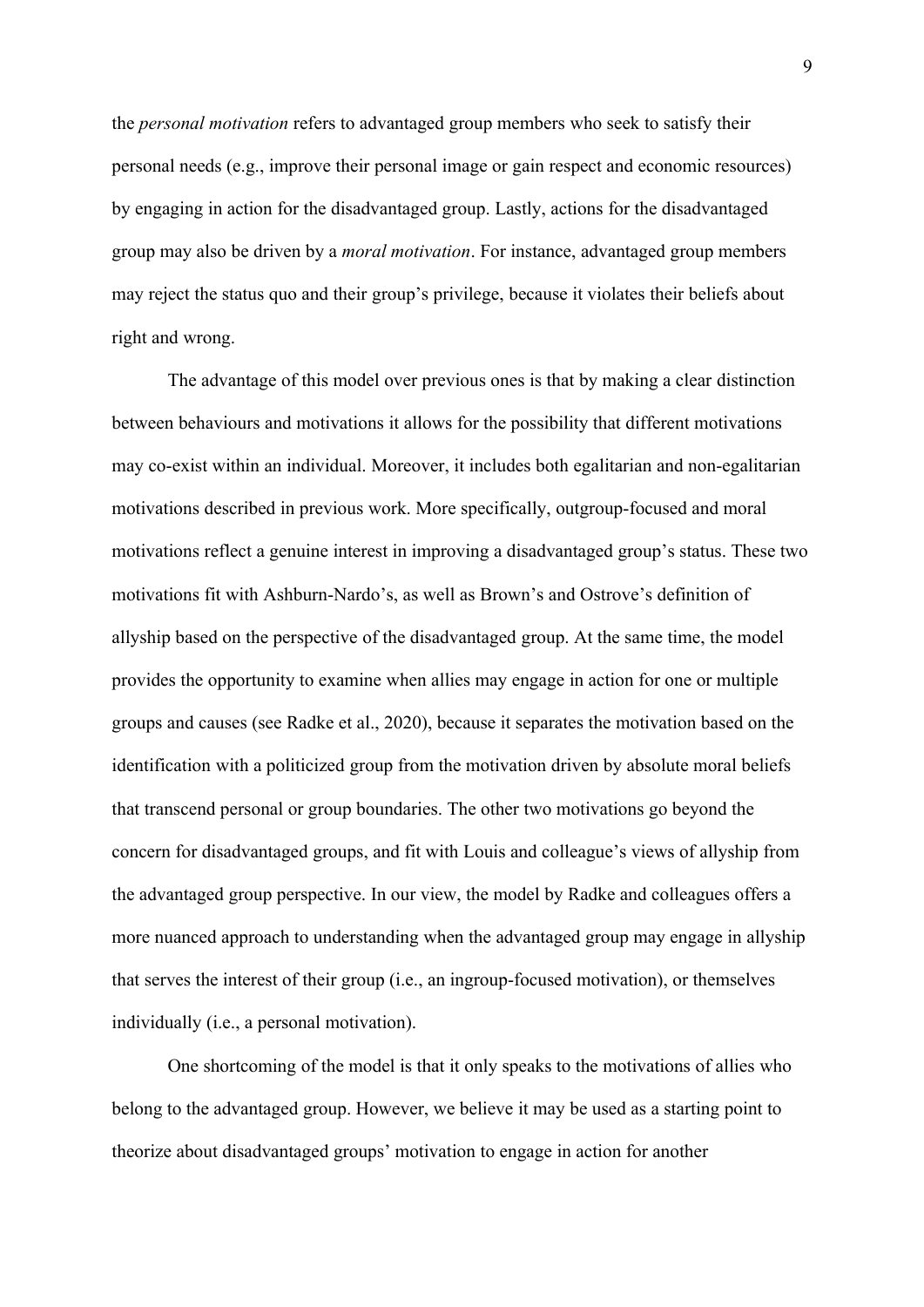disadvantaged group. For instance, research found that priming shared values and similar histories of oppression increased disadvantaged groups' support for policies aimed at improving the status of another disadvantaged group (e.g., Burson & Godfrey, 2018). It is possible that common experiences of stigmatization and injustice (e.g., Shnabel Halabi, & Noor, 2013; Volhardt, 2015) may facilitate the development of moral and outgroup-focused motivations among disadvantaged group allies. At the same time, competition over scarce economic resources, victim status and/or public support (e.g., Burson & Godfrey, 2018; Noor Vollhardt, Mari, & Nadler, 2017) can be perceived as threatening and trigger the need to maintain positive distinctiveness of one's own group (Ball & Branscombe, 2019; Branscombe Ellemers, Spears, & Doosje, 1999; Craig & Richeson, 2014). Consequently, the willingness to engage in an action for another disadvantaged group may be constrained by the potential to reap benefits for their own group (e.g., improved status) or themselves personally. Thus, we see many commonalities between the motivations of disadvantaged and advantaged group allies: disadvantaged group allies may be genuinely interested in improving the status of another disadvantaged group, either because they perceive the inequality as violating their moral beliefs or because they identify with the other group's plight. However, they may also engage in allyship out of more selfish concerns, for instance to secure economic rewards for the members of their own group or for themselves personally.

An important difference between disadvantaged and advantaged group's ingroupfocused motivations is that the former should be driven by the need to improve the status of their group rather than to maintain their privileged status. Overall, we believe this model can be easily extended to include the motives of disadvantaged group allies and it puts forward a more nuanced framework that allows researchers to explore to what extent allies' engagement in (in)appropriate actions is due to their motivations.

# **Advantages of a Multiple Perspectives Approach to Allyship**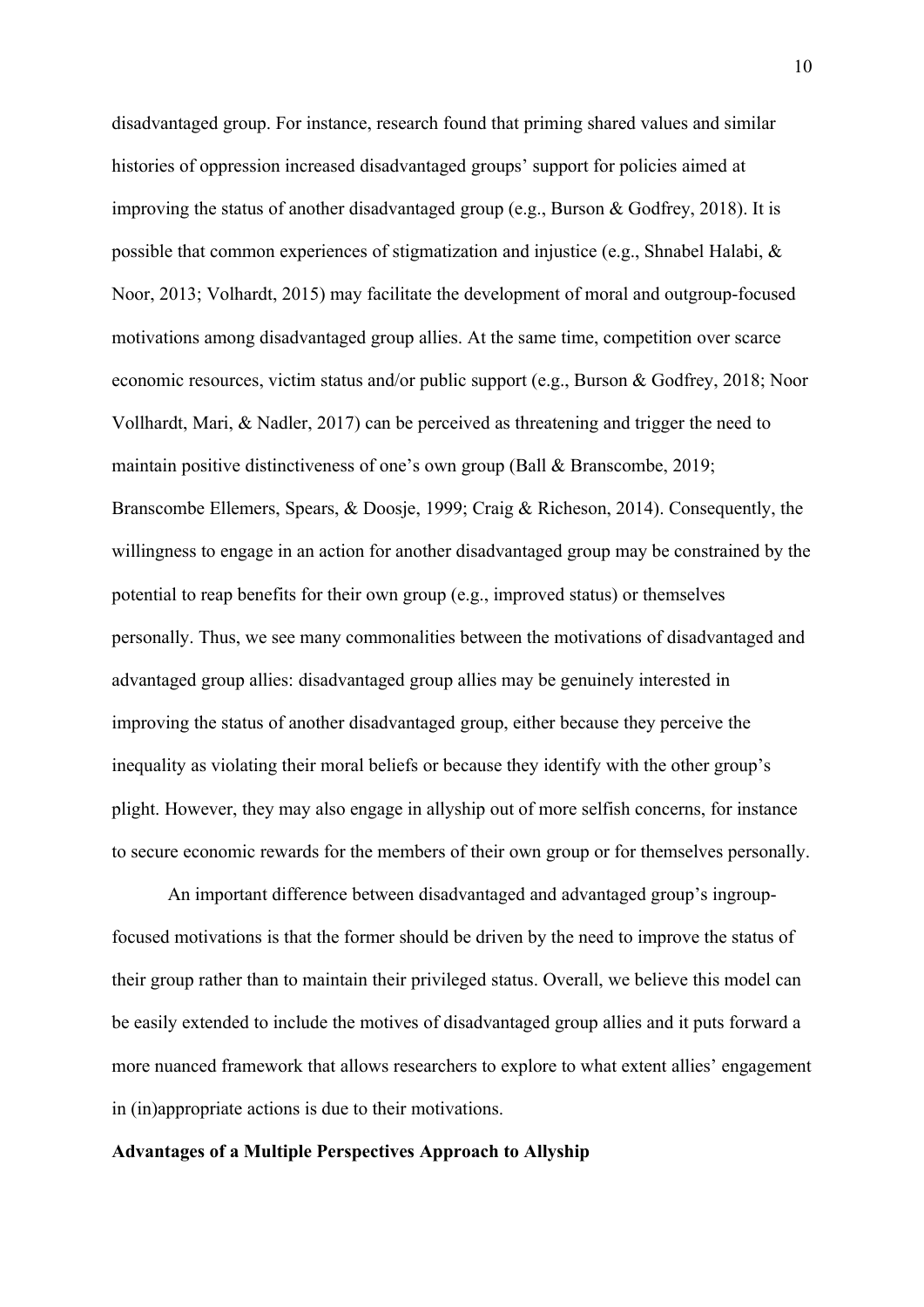Importantly, to move forward the research on allyship needs to take into account the perspective of the disadvantaged group and the perspective of allies as well as the groups they belong to. In our view, taking a multiple perspectives approach opens new possibilities to study both the causes and the consequences of allyship for disadvantaged groups and their allies (see also Craig, Badaan, & Brown, 2020; Selvanathan, Lickel, & Dasgupta, 2020, this issue). At the same time it is a more ecologically valid approach, because it avoids artificially reducing allyship to one perspective.

First, a multiple perspectives approach calls for the awareness that the behaviours identified as allyship may have different meaning, causes and consequences depending on the groups involved. Importantly, this approach highlights that disadvantaged groups' play an active role in allyship. Previous work has mostly focused on actions and motivations of allies (and then mostly on advantaged group allies, see Radke et al., 2020), and has devoted little attention to studying what motivates disadvantaged groups' to engage in actions with allies, as well as to the effects allies' actions have on disadvantaged groups (but see Hasan-Aslih et al., 2020 and Hildebrand, Jusuf, & Monteith, 2020 included in this issue that tackle some of these questions).

The sole focus on allies can lead to narrow conclusions about the consequences of their actions in ways that overestimate their positive impact in challenging the status quo and underestimate their negative impact on disadvantaged groups. For instance, the research on individual actions by allies (e.g., prejudice confrontation), suggests that the confrontations by advantaged group members are more effective in reducing prejudice than the confrontations by disadvantaged group members (e.g., Czopp & Monteith, 2003; Gulker, Mark, & Monteith, 2013). Consequently, one may be tempted to assume that any confrontation by advantaged group allies benefits disadvantaged groups, and therefore overlook the fact that confrontations motivated by non-egalitarian concerns can have negative effects on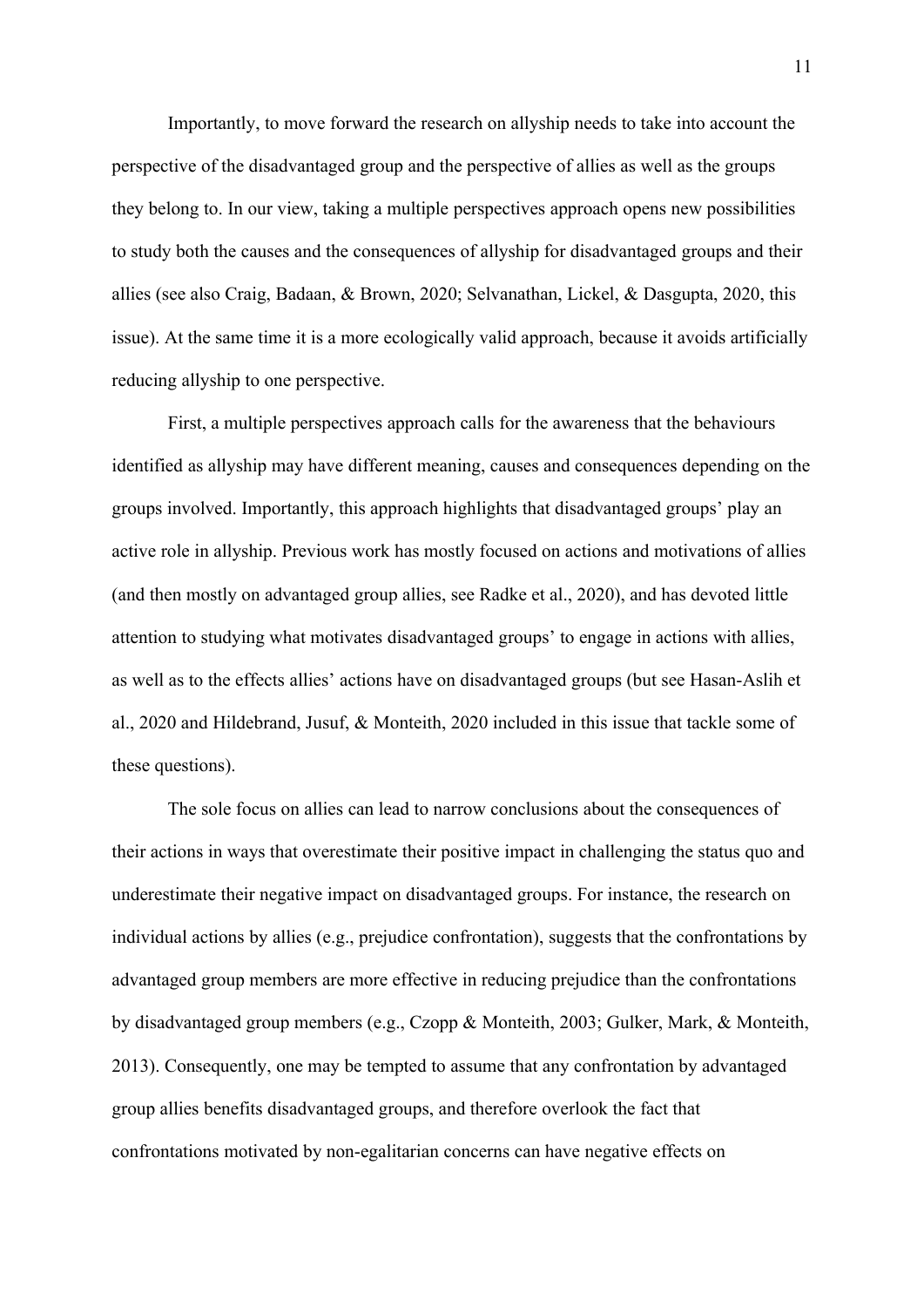disadvantaged group's well-being (Estevan-Reina et al., in press). Moreover, examining the consequences of allies' behaviours is particularly important when it comes to studying their engagement in collective action (e.g., protests, strikes) that requires contact and collaboration with disadvantaged group activists. Drookendyk and colleagues (2016) warn that allies can make themselves the centre of the attention, which may lead to conflicts with disadvantaged group activists, and ultimately undermine the goals of the movement. However, to the best of our knowledge, no research has examined the interactions between allies and disadvantaged groups they are acting with. In our view, one needs to study in parallel the motives and behaviours of all groups involved to be better able to understand when problems and conflicts arise and how they can be alleviated (e.g., similar calls have been made by Craig et al., 2020; Drookendyk et al., 2016; see also Hildebrand et al., in this issue).

Second, a multiple perspectives approach highlights the importance of studying concrete behaviours aimed at expressing support, empathy and affirming the experiences of the disadvantaged group. While earlier work examined how allies can help improve the situation of disadvantaged groups by engaging in individual or in collective actions (e.g., Czopp & Monteith, 2003; Van Zomeren et al., 2011), it ignored that disadvantaged groups do not only want allies who act, but also those who are aware of negative effects of social inequality on disadvantaged groups. Brown and Ostrove (2013) found that disadvantaged groups expect allies to act respectfully and show interest in the disadvantaged groups' experiences, and that these behaviours compliment actions aimed at challenging inequality. Similarly, Iyer and Achia (2020) show that disadvantaged groups do not want to engage in movements lead by advantaged groups members, because they believe that advantaged group leaders are less aware of inequalities than disadvantaged group leaders. Indeed, when advantaged group allies fail to affirm that disadvantaged group members have been treated unfairly, they are more likely to undermine their willingness to confront inequality (e.g.,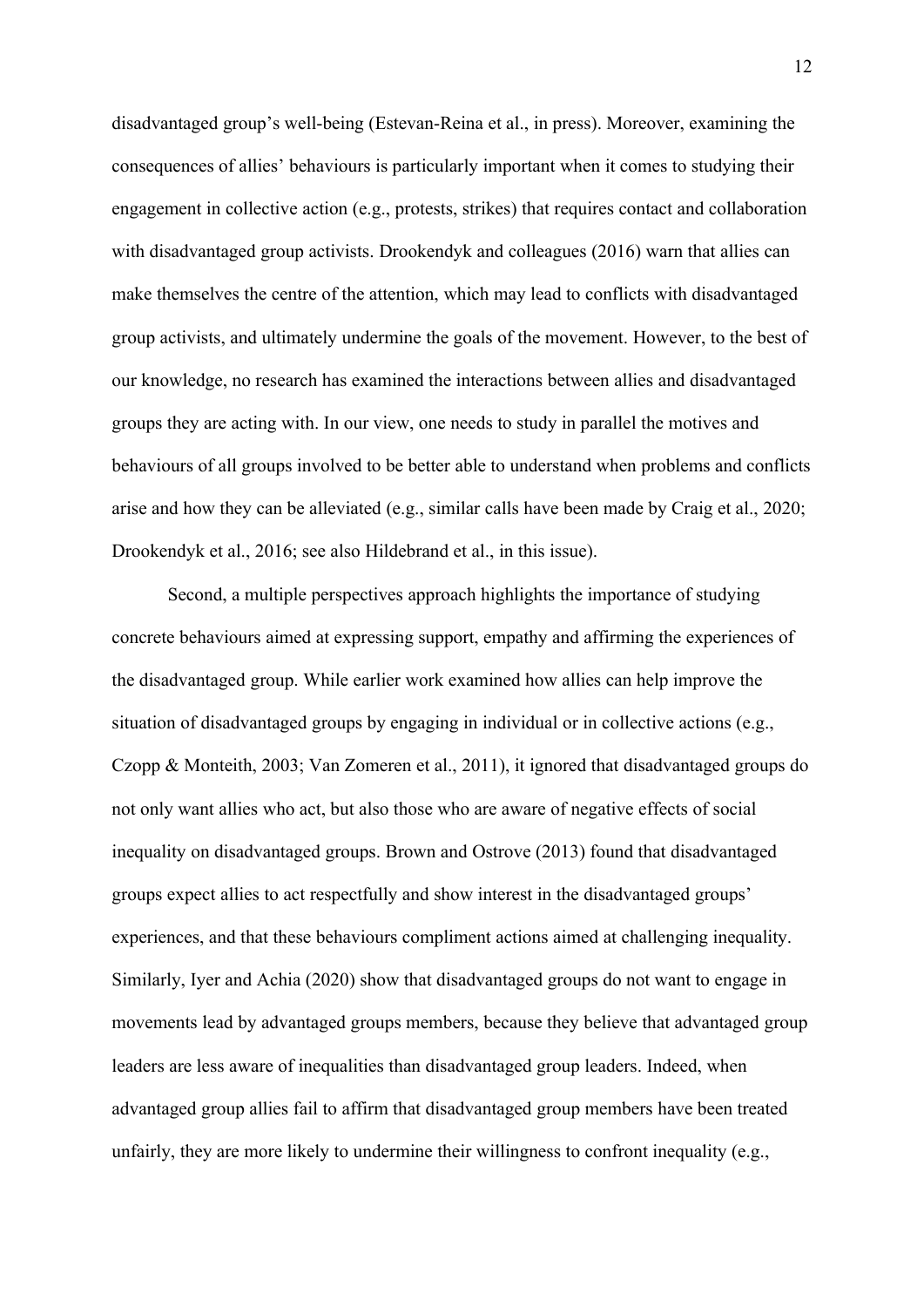Becker et al., 2013). Even though researchers working from the disadvantaged groups' perspective argue that allies' expression of support and willingness to listen to disadvantaged groups' needs are important (see Ashburn-Nardo, 2018; Brown & Ostrove, 2013), they have rarely been explored. In our view, more attention needs to be devoted to how often allies engage in supportive behaviours, what might motivate them to do so, and whether they are aware and knowledgeable of the disadvantaged group's needs. Similarly, more work is needed to understand when disadvantaged groups need and welcome empathy and support from allies, and how those can be best communicated to fit their needs.

Third, this approach also situates allyship within broader political and societal contexts. Social psychological theorizing suggests that social change depends on the success of social movements in attracting broader political support for its cause (Simon & Klandermans, 2001; Subašić et al., 2008). This work assumes that if disadvantaged groups align their cause with broader societal interests they may gain public support, which can help persuade the authorities and powerholders to comply with their demands (Simon & Klandermans, 2001; Subašić et al., 2008). We propose that allyship plays an important role in this process in two ways. First, allies may serve as role models that can mobilize other members of their group and perhaps help win the hearts and minds of the general public (see also Louis, 2009). Second, social movements that have many allies may be more likely to sway the authorities' decision in their favour. There is some empirical evidence that supports the first assumption by showing that advantaged group allies' may inspire other members of their group to join (see Subašić et al., 2018; Kutlaca, Radke, & Becker, unpublished manuscript). But, if advantaged group allies become too dominant in a movement this may negatively affect the mobilization of disadvantaged group members (see Iyer & Achia, 2020; Radke, Becker, & Kutlaca, unpublished manuscript). Overall, more work is needed to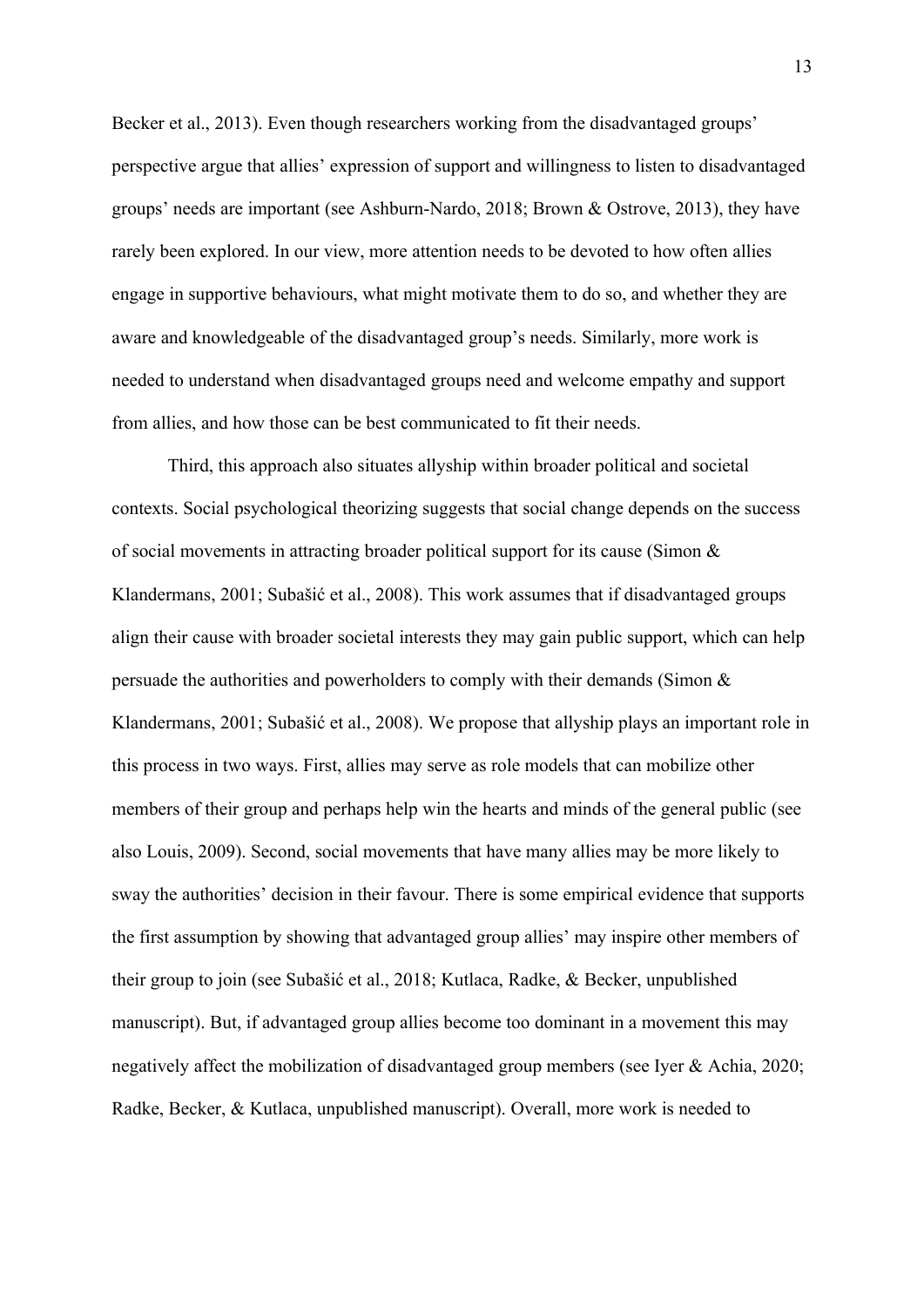understand whether allies can be successful advocates for a cause, and to what extent and with what costs involving allies is instrumental to social change.

In line with our understanding of allyship, we use a multiple perspectives approach as an organizing principle to identify themes that emerge in the papers included in this special issue. We start with four empirical papers investigating the advantaged groups' perspective (Adra, Li, & Baumert, 2020; Kosakowska-Berezecka et al., 2020; Roblain, Hanioti, Paulis, Van Haute, & Green, 2020; Stefaniak, Mallett, & Wohl, 2020), followed by two papers examining the disadvantaged groups' perspective (Hasan-Aslih et al., 2020; Hildebrand et al., 2020). Lastly, we introduce two theoretical papers that use a multiple perspectives approach (Burson, & Godfrey, 2020; Selvanathan et al., 2020). Finally, we provide some new directions for research which we hope will stimulate researchers and practitioners to join this important line of inquiry.

# **Advantaged Groups' Perspective on Allyship**

The presence of advantaged group members at the 2020 anti-racism protests sparked by George Floyd's death may seem surprising, because advantaged group members are usually more likely to engage in actions that support rather than challenge their privileged status (e.g., Becker, 2020; Jost, Becker, Osborne, & Badaan, 2017; Osborne, Jost, Becker, Badaan, & Sibley, 2019). Previous work has identified factors that facilitate the advantaged groups' willingness to support disadvantaged groups: for instance, higher awareness of their privileged position (e.g., Swim & Miller, 1999), lower identification with their ingroup (e.g., Lowery, Unzueta, Knowles, & Goff, 2006), and stronger endorsement of moral convictions about equality (e.g., Van Zomeren et al., 2011). However, motivations for allyship do not only depend on individuals' values and attachment to their own groups, but are also shaped by the perceptions of intergroup relations.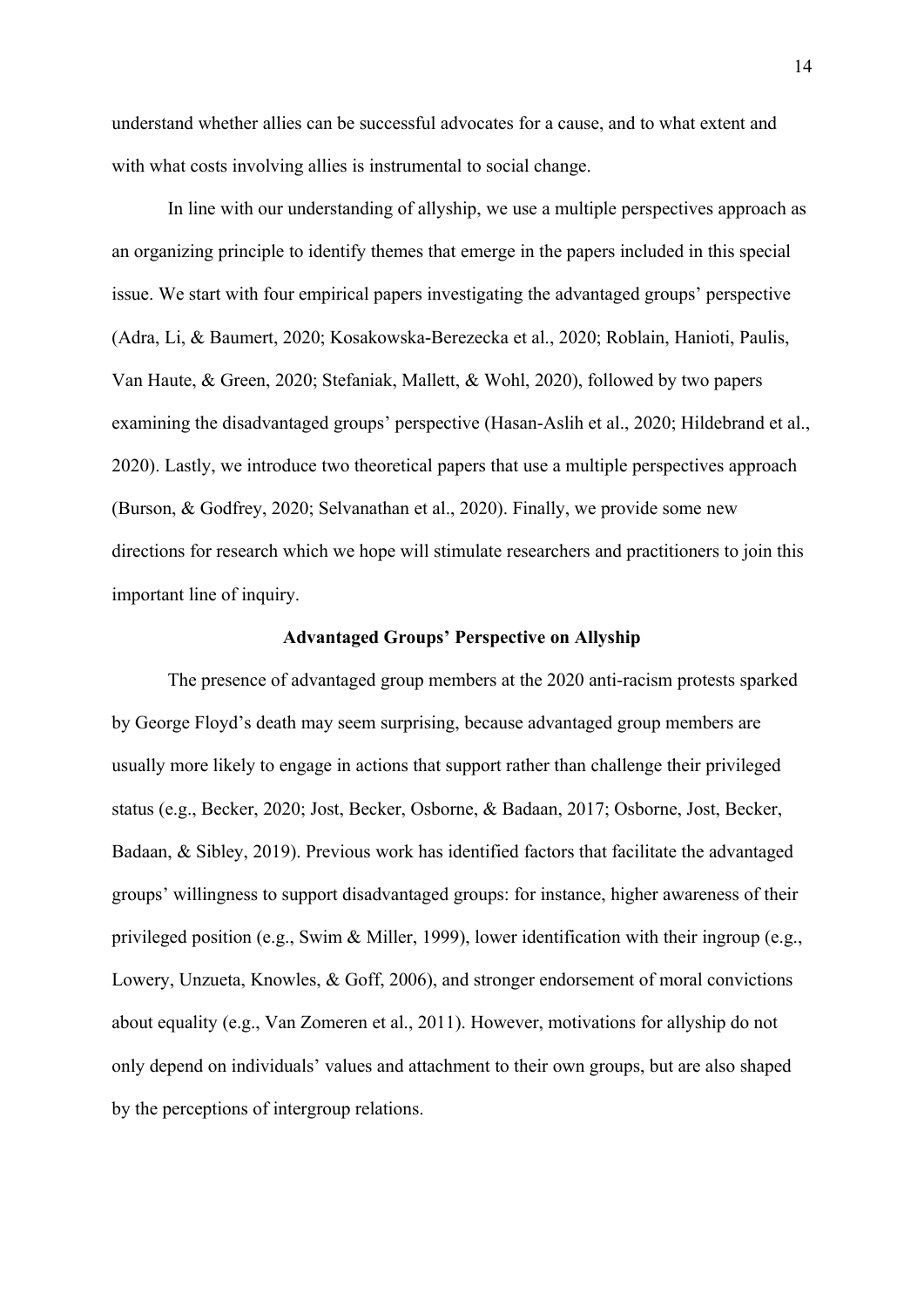For instance, one possible reason why advantaged groups are not likely to be found at these protests is because they perceive that providing further concessions to disadvantaged groups means that their group will lose out. The perception that intergroup relations is a zerosum game, whereby gains for one group imply losses for other groups (e.g., Esses, Jackson, & Armstrong, 1998; Ruthig, Kehn, Gamblin, Vanderzanden, & Jones, 2017), as opposed to a positive-sum game (e.g., Deutsch, 2006), decreases advantaged groups' support for actions and policies benefitting disadvantaged groups (e.g., Radke et al., 2018). Two papers in this special issue provide further empirical support for the generalizability of this effect both cross-culturally (Kosakowska-Berezecka et al., 2020), and across various contexts of social inequality, that is, racism, heterosexism (Stefaniak et al., 2020), and sexism (Kosakowska-Berezecka et al., 2020). The reason why endorsing zero-sum beliefs represents a barrier to the advantaged group's engagement is because these beliefs are linked to fear about losing their privileged status (Stefaniak et al., 2020), and more hostile attitudes towards the disadvantaged group (Kosakowska-Berezecka et al., 2020). However, advantaged group members may also perceive intergroup relations as interdependent rather than antagonistic (e.g., Deutsch, 2006), which may motivate them to engage in allyship. Stefaniak and colleagues (2020) demonstrated that positive sum-beliefs are not just a reverse of zero-sum beliefs as previously assumed (e.g., Różycka-Tran, Boski, & Wojciszke, 2015), but they independently and positively predict intentions to engage in actions for disadvantaged groups.

Moreover, the work on intergroup relations has found that attitudes towards outgroups are shaped by our beliefs about how others perceive us, namely, meta-beliefs (e.g., Otten, 2002; Vorauer, Hunter, Main, & Roy, 2000). Holding positive meta-beliefs, or expecting that others see us in a positive light, has a beneficial effect on our relationship with members of different groups (e.g., Tropp & Bianchi, 2006). The paper by Adra and colleagues (2020) is the first to highlight the impact of three distinct meta-beliefs on the advantaged groups'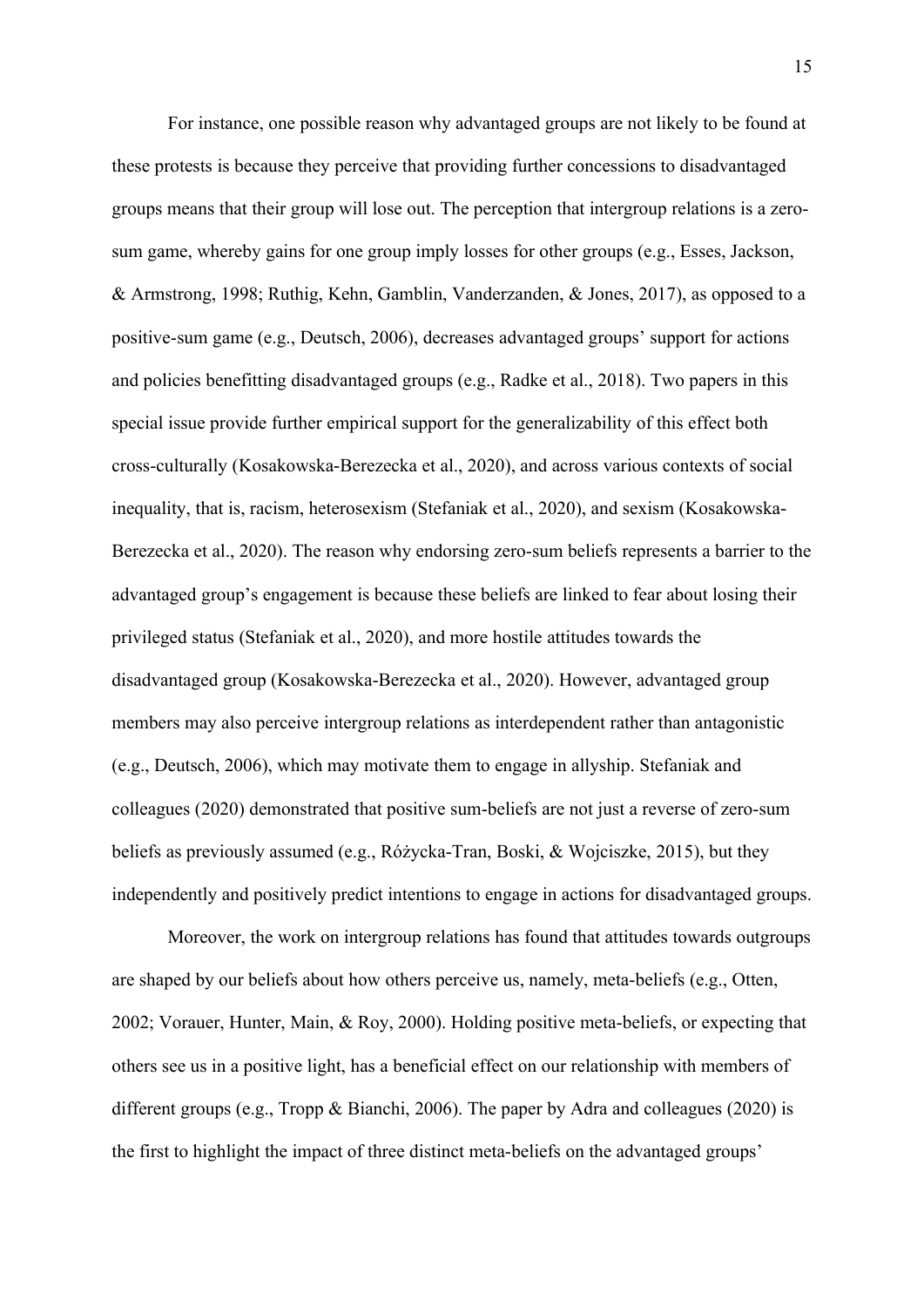engagement in allyship. The authors find that White Americans' expectations about whether Black Americans see them as allies (i.e., ally-meta beliefs), as inactive, and responsible for Black Americans' suffering (i.e., inactive and responsible meta-beliefs respectively) predicted their intentions to act for Black Americans. The existence and impact of metabeliefs highlights that some advantaged group members care about how they are perceived by disadvantaged groups, which can be used to increase their motivation to challenge inequality.

In our view, however, beliefs and perceptions alone cannot explain when and why advantaged group members engage in action, because allyship is part of social change processes that are determined by the broader social and political context (e.g., Simon & Klandermans, 2001). For example, countries around the world vary greatly in terms of the laws and practices introduced to curb discrimination and provide more rights to disadvantaged groups. Importantly, while in countries with more progressive laws and a more egalitarian normative climate, advantaged group members are more likely to hold positive attitudes towards disadvantaged groups (e.g., Kuntz, Davidov, Schwartz, & Schmidt, 2015), it is not yet known whether this translates to more or less engagement in actions to support disadvantage group members. Interestingly, the paper by Kosakowska-Berezecka and colleagues (2020) finds that in countries scoring higher on the gender equality index, men's intentions to engage in actions for gender equality were lower than in countries scoring lower on this index. It is plausible that less action is needed in countries where gender equality has been achieved at least at the institutional level. However, recent movements like the #MeToo and George Floyd protests, which exposed inequalities in more egalitarian countries, suggest that the advantaged groups' involvement is still warranted.

In addition to the broader normative climate, individuals' actions are also determined by local group norms (e.g., Cialdini, Reno, & Kallgren, 1990), that is by what other group members approve of (i.e., injunctive norms), and what they do (i.e., descriptive norms).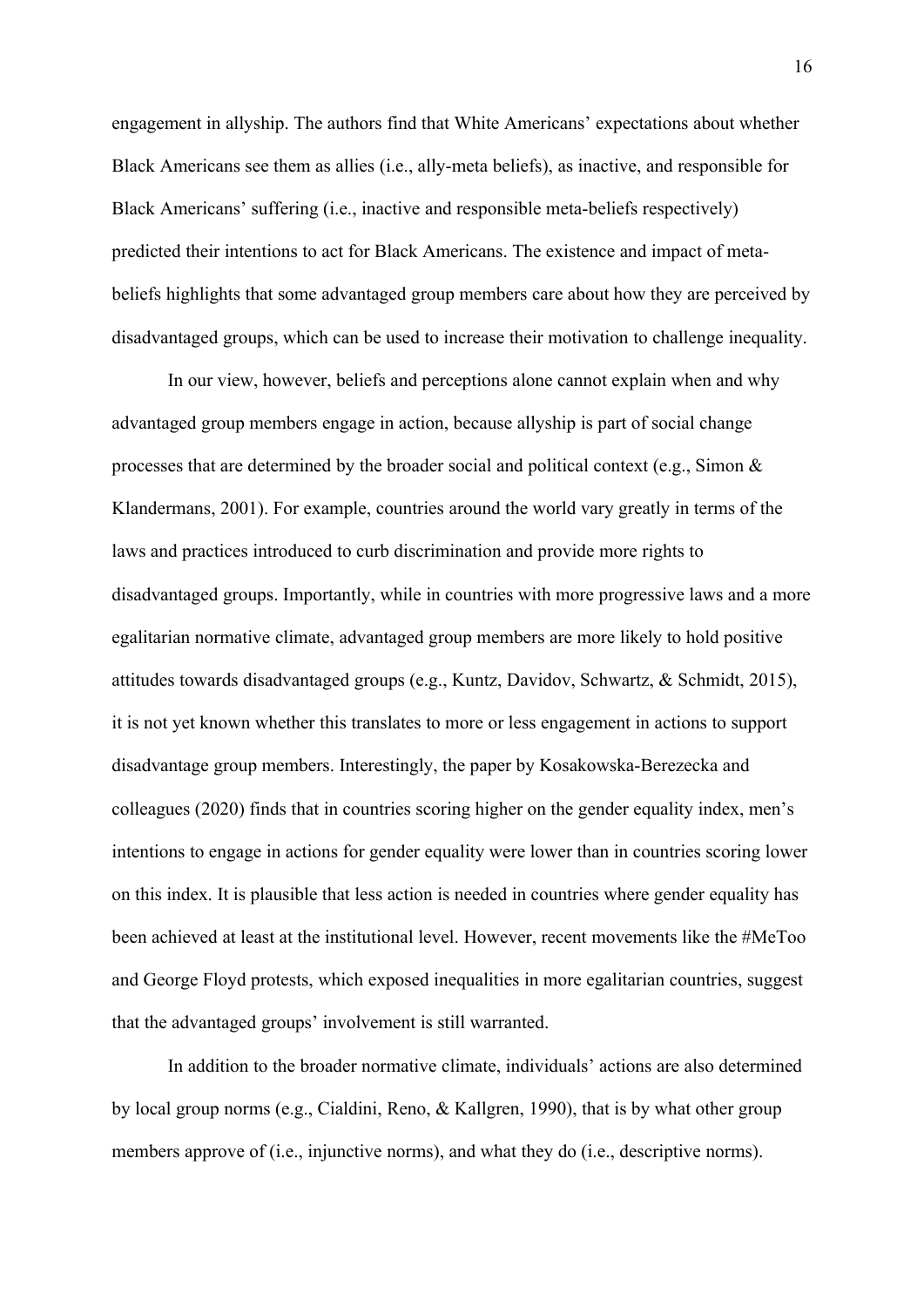Using a social network analysis approach, Roblain and colleagues (2020) explored the role of injunctive norms in motivating allyship and demonstrated that individuals' perceptions of whether their close peers approve of helping refugees motivate engagement in actions for refugees. Additionally, their findings suggest that peer norms can be used in two ways: to encourage already mobilized volunteers to continue their work and to promote helping among non-mobilized members of host societies. Thus, this paper provides support for the assumption that allies can serve as role models and inspire others to follow their path.

Altogether, these papers illuminate new pathways for advantaged groups' potential involvement in allyship: perceptions of intergroup relations as interdependent and not antagonistic (Kosakowska-Berezecka et al., 2020; Stefaniak et al., 2020), meta-beliefs or expectations to be perceived as allies by disadvantaged groups (Adra et al., 2020), and egalitarian peer group norms (Roblain et al., 2020). They also deepen our knowledge about potential barriers to allyship, which seem to be particularly strong among highly identified advantaged group members. According to this research, the reason why high identifiers are not willing to challenge inequality (e.g., Iyer & Ryan, 2009; Osborne et al., 2019), is because they are more likely to perceive intergroup relations as antagonistic and endorse zero-sum beliefs (Stefaniak et al., 2020), and feel that their group has been unfairly portrayed (Adra et al., 2020). Furthermore, two papers in this issue highlight that allyship does not happen in a vacuum and reveal an interesting interplay between the broader normative climate that may not necessarily boost advantaged groups' engagement in allyship (Kosakowska-Berezecka et al., 2020), in contrast to a local peer norms that can exert a positive influence (Roblain et al., 2020). We believe these findings provide some answers to the puzzling question of why White Americans have joined recent protests in larger numbers. The protests coincided with the Covid-19 pandemic, which had already taken many lives especially among disadvantaged groups in the United States (Pilkington, 2020). Perhaps the combination of the government's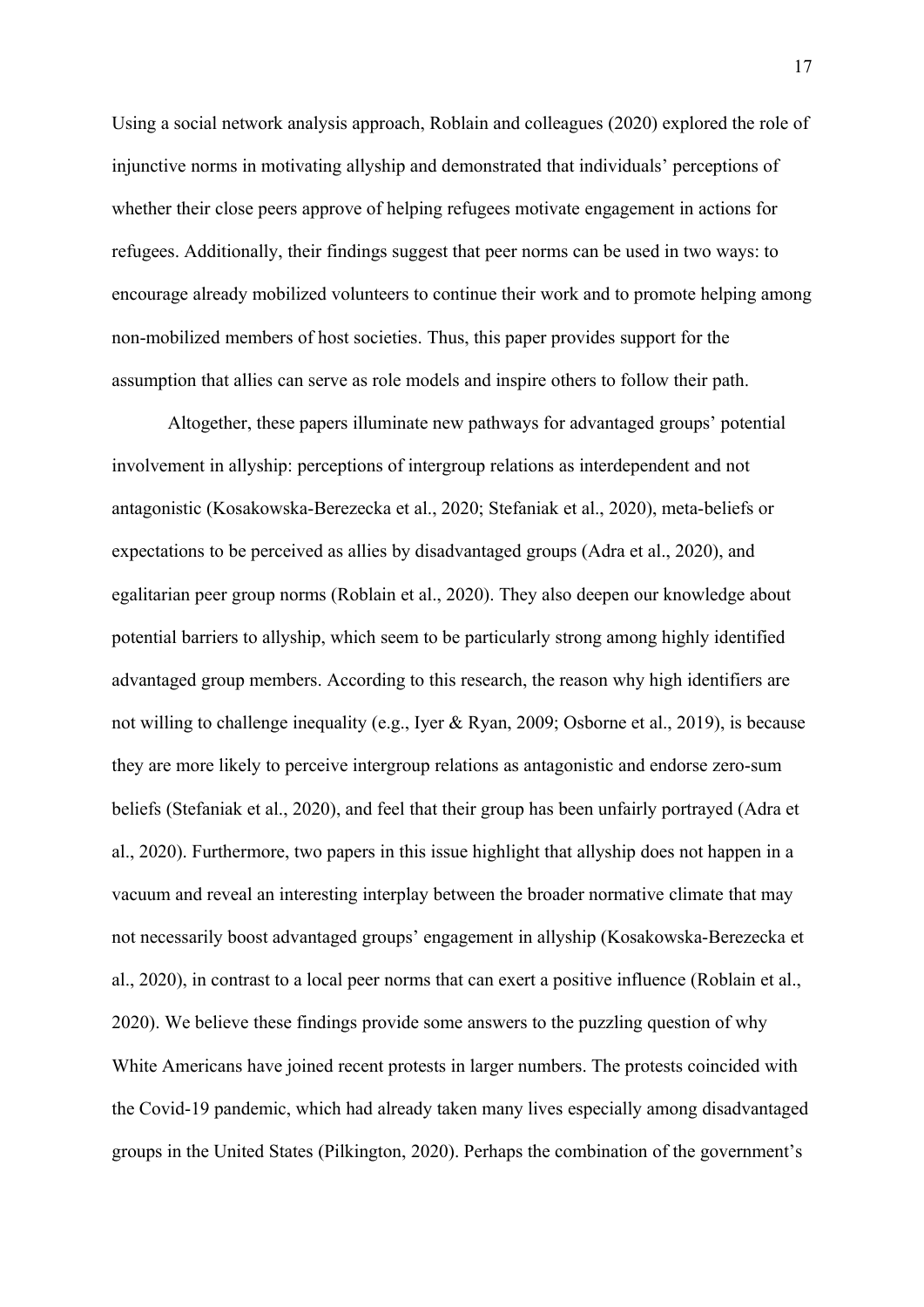response to the pandemic and the cruelty of George Floyd's death was needed to open advantaged groups' eyes to the problems in the system. Thus, dissatisfaction with the current broader normative climate helped White Americans realize that they need to engage in actions, because those in power were failing to do so.

#### **Disadvantaged Group Perspective on Allyship**

One possible reason why previous work has paid less attention to the impact of allyship on disadvantaged groups is because it assumed that allies can facilitate the success of a political movement (e.g., Drury & Kaiser, 2014; Simon & Klandermans, 2001). Whilst advantaged group allies seem to be effective in reducing discriminatory behaviours among perpetrators (e.g., Czopp & Monteith, 2003) or motivating others to act (see Roblain et al., 2020 this issue; Subašić et al., 2018), research on intergroup contact and collective action highlights the costs associated with their involvement from the perspective of the disadvantaged group. For instance, allies may put more emphasis on achieving harmonious intergroup relations, which can demotivate disadvantaged group members' participation in collective action (Dixon et al., 2015; Hasan-Aslih, Pliskin, van Zomeren, Halperin, & Saguy, 2019), thereby reducing their anger and sense of efficacy which are the classic predictors of collective action (Ufkes, Calcagno, Glasford, & Dovidio, 2016). The key goal of allyship is to assist disadvantaged groups in achieving their goals, thus it is crucial to understand how disadvantaged groups respond to their presence and involvement.

Two papers in this special issue bring to light disadvantaged groups' views on allyship by examining the impact allies' actions have on disadvantaged group members and the motivations of disadvantaged groups to engage in actions together with advantaged group members. First, Hildebrand and colleagues (2020) question whether having a strong ally who confronts discrimination is enough to make disadvantaged group members feel safe. One sobering insight from their work is that the detrimental effects of discrimination on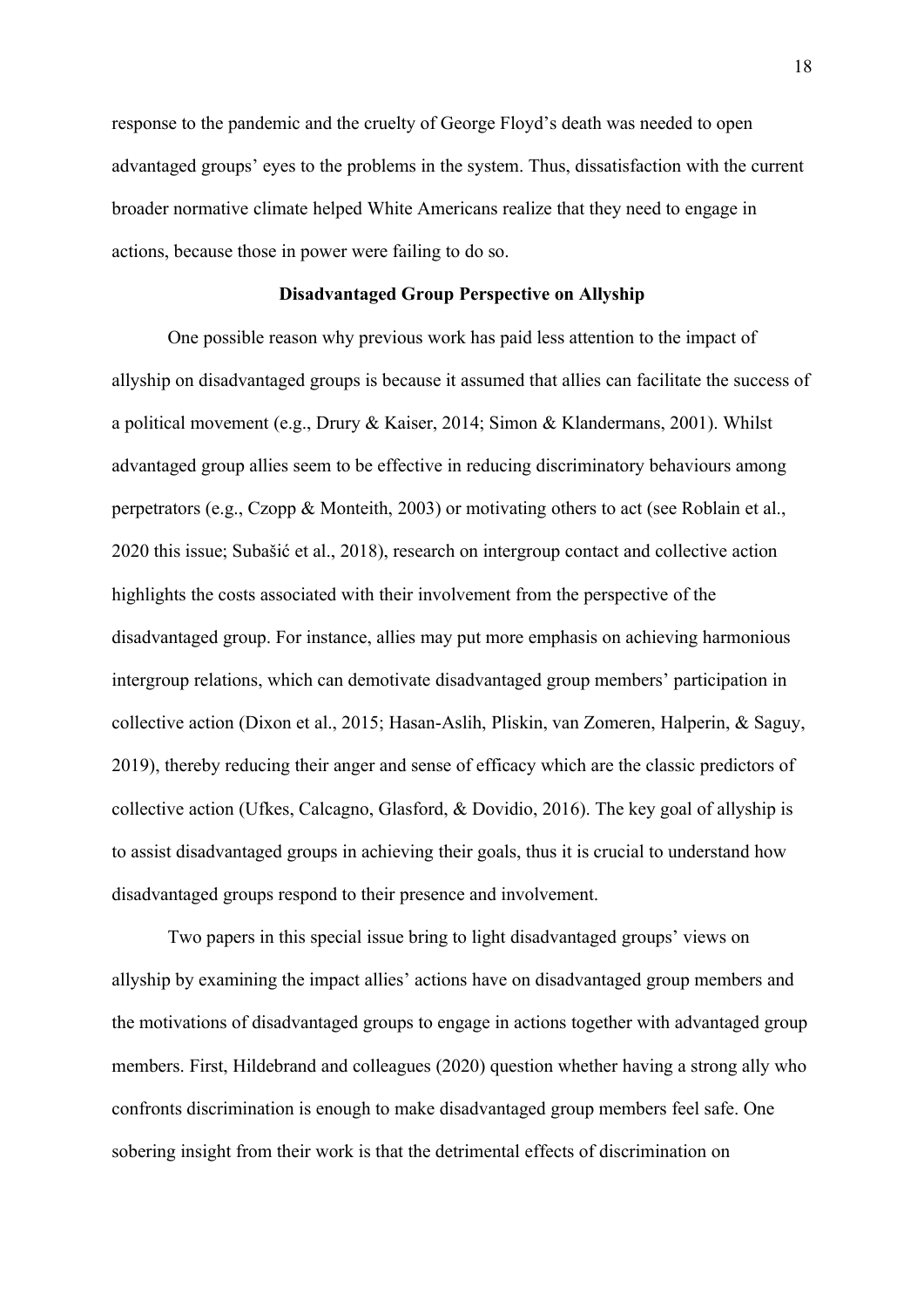disadvantaged groups' wellbeing cannot fully be erased through confrontation. Moreover, the impact of a lone confronter, irrespective of their identity (advantaged group ally, disadvantaged group ally, or an ingroup member) is minimal. Only when the confrontation is affirmed by bystanders it can, though only partially, alleviate the psychological damage discrimination has on disadvantaged group members' wellbeing and feelings of safety. Second, the paper by Hasan-Aslih and colleagues (2020) sheds light on when and why disadvantaged groups may be willing to act with advantaged group allies in the context of an intractable conflict. The authors find that during periods of relative peace, disadvantaged group members are willing to join forces with allies, but their motivation to do so decreases during periods of conflict. Interestingly, their findings suggest that the biggest change occurs among highly identified disadvantaged group members: during peaceful periods high identifiers were more motivated to engage in actions with allies, but were also more likely to pull away from collaboration as the conflict intensified.

Together these two papers highlight the problems with reducing allyship to only one perspective and assuming that disadvantaged groups need and want allies. Importantly, they warn against the tendency to overlook the devastating impact injustice and inequality have on disadvantaged groups. The research needs to move from seeing allies (and especially those from advantaged groups) as saviours and acknowledge their positive and negative effects. Hasan-Aslih and colleagues further point out that acting together with allies presents a dilemma for disadvantaged groups (e.g., Saguy, Tausch, Dovidio, Pratto, & Singh, 2011), because they need to choose between seeing the advantaged group as oppressors or as collaborators in the fight for justice.

# **Theoretical Models of Majority-Minority and Intraminority Relations**

Empirical progress on allyship cannot be done without models that integrate contradictory findings and highlight unanswered questions. A unique feature of this special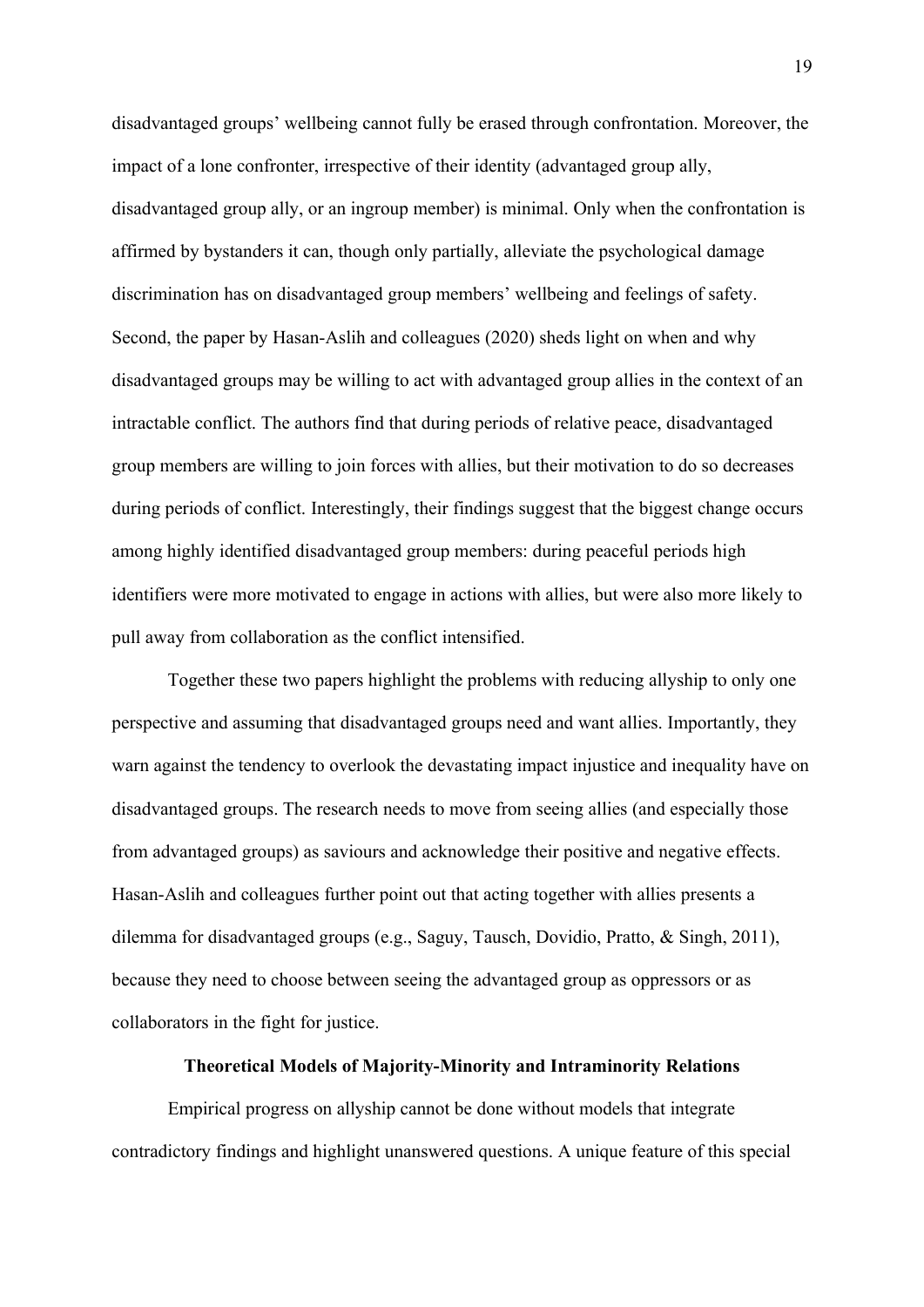issue is the inclusion of two theoretical papers that take a multiple perspectives approach to examining the relationship between disadvantaged groups and advantaged group allies (Selvanathan et al., 2020), and the factors that facilitate collaboration between members of disadvantaged groups (Burson & Godfrey, 2020). We shortly describe both papers and use their insights to reflect on new challenges and questions for future research.

Other theoretical work has pointed out that advantaged group activists may undermine the movement and create conflicts by seeking a leadership position and insisting on their voices being heard, instead of providing support and seeking guidance from disadvantaged group activists (Droogendyk et al., 2016). Using the needs-based model of reconciliation (Shnabel, Nadler, Ullrich, Dovidio, & Carmi, 2009), Selvanathan and colleagues (2020) suggest that the answer to these questions lies in the different psychological needs disadvantaged and advantaged group activists seek to satisfy. Specifically, they assume that disadvantaged group activists have a heightened need for respect and empowerment, whereas advantaged group allies have a heightened need for moral affirmation and acceptance. Problems arise when the need for moral acceptance leads allies to insist on common goals and provide unwanted help instead of letting disadvantaged groups lead the movement and establish their own identities. Moreover, the model assumes that when allies are mindful and responsive to disadvantaged group's needs and seek to empower them, their actions may be welcomed and needed.

The paper by Burson and Godfrey (2020) is the sole article in this special issue that focuses on minority relations. Disadvantaged groups often share a common oppressor (e.g., Black and Latinx communities are both treated poorly by police and law enforcement in U.S.), which suggests that they can be 'better' allies than advantaged group members who do not share these experiences. However, this is not necessarily the case because competition over limited resources, public attention and support (e.g., Burson & Godfrey, 2018; Noor et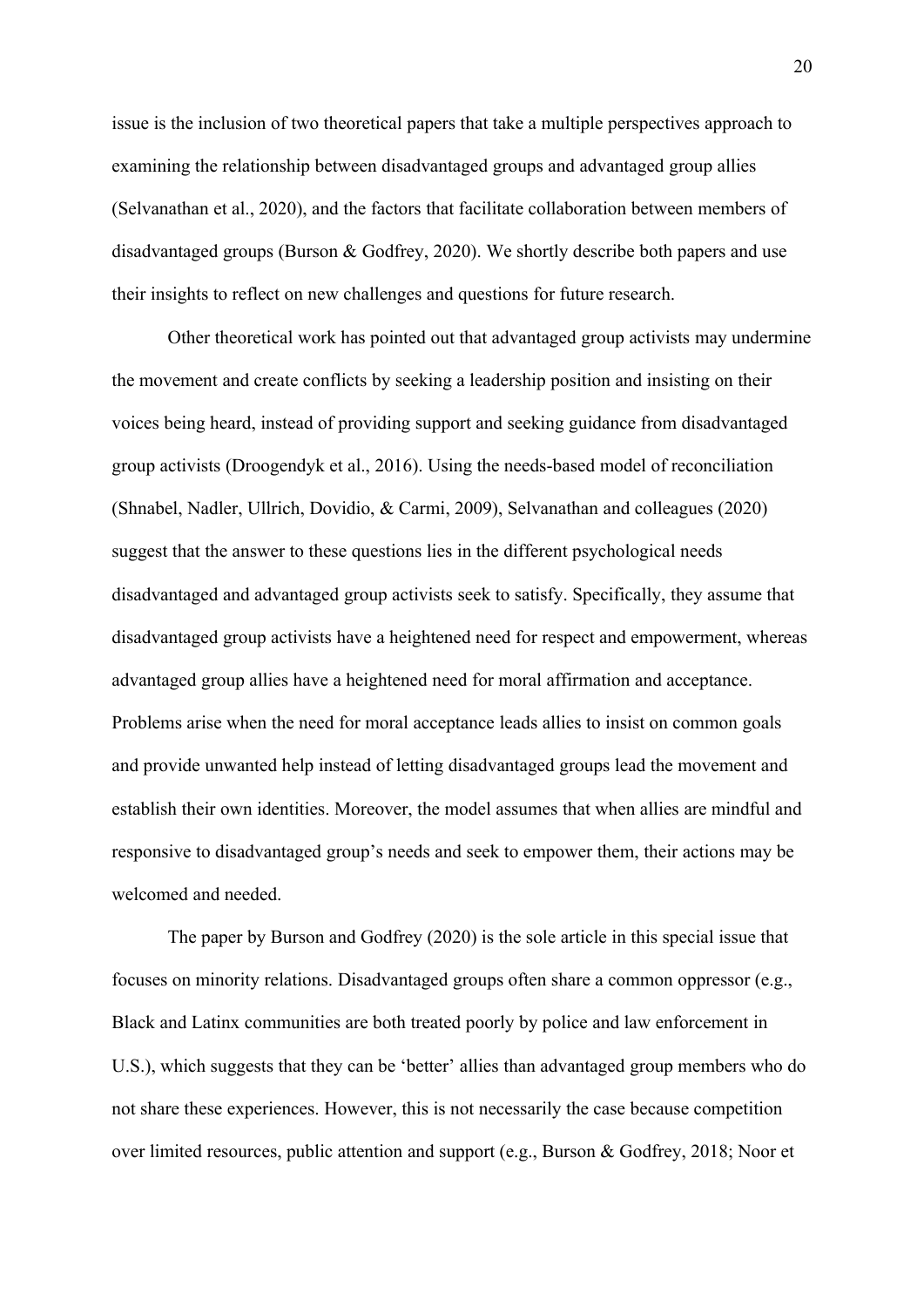al., 2017) may also create conflicts between disadvantaged groups. Burson and Godfrey incorporate factors that may hinder and promote intraminority solidarity into a model based on the theory of critical consciousness, originally developed in pedagogical sciences (e.g., Diemer & Blustein, 2006; Gutierrez, 1995). This theoretical framework identifies similar structural factors that oppress various disadvantaged groups, while recognising different histories of oppression (e.g., Asian, Latinx and Black communities have their own unique experiences and histories of injustice). The authors assume that linking structural and historical roots of inequality has the potential to reduce intraminority competition, increase similarity and facilitate the creation of shared identities.

By analysing the concept of allyship in a more holistic manner, these two papers critically reflect on the essential characteristics of allyship as a social-psychological phenomenon. The key message put forward by both papers is that allyship revolves around collaboration between members of different groups who have their own collective (and individual) experiences, and needs they want to satisfy. Thus, conflicts and misunderstandings are an integral part of allyship irrespective of whether allies belong to advantaged or disadvantaged groups. In our view the two models complement one another: the reason why allies may fail to meet disadvantaged groups' needs may be due to different structural and/or historical factors that shape their experiences with inequality. For example, using the insights from Selvanathan and colleague's model, disadvantaged groups may be better allies to each other, because they share the need for respect and empowerment. However this does not necessarily mean they know how to satisfy them better. As Burson's and Godfrey's model suggest, disadvantaged groups have different histories of oppression and may have developed different ways to deal with injustice, which do not align with other disadvantaged groups (e.g., some disadvantaged groups may seek more expressions of empathy, others anger etc.). In any event, we believe that future theoretical and empirical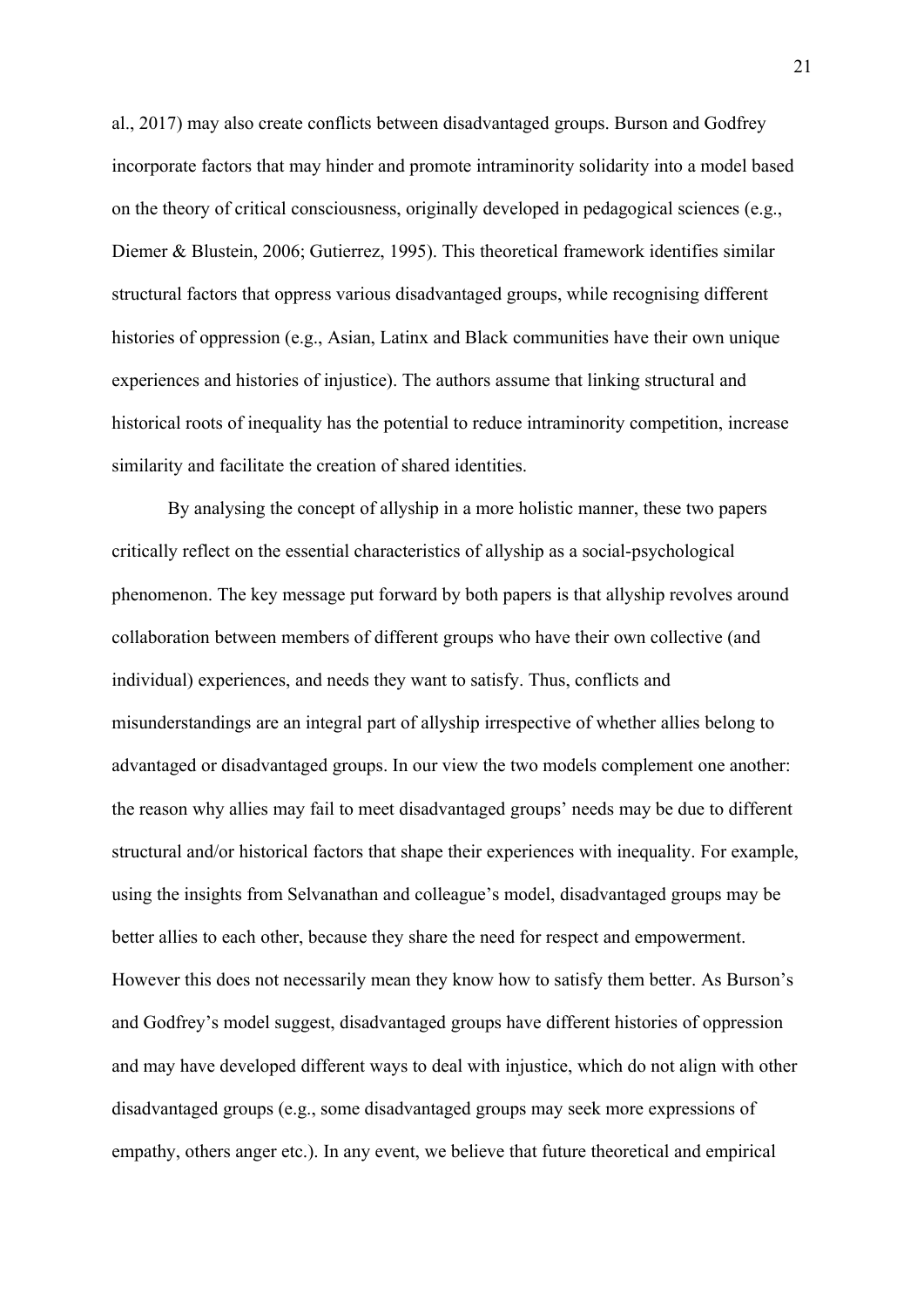work would benefit from paying more attention to the impact of collective (and disparate) needs, histories and structural factors on the relationship between allies and groups they act for.

# **Implications for Future Research on Allyship**

The papers included in this special issue begin to provide the answers to some of the questions we outlined in our multiple perspectives approach to allyship. In this section, we consider additional questions for future research on allyship by taking into account how these questions can be approached from the perspective of allies and disadvantaged groups.

In our view, future work should pay more attention to the type of behaviors allies are willing to engage for disadvantaged groups. The research differentiates between normative actions that reflect commonly accepted forms of collective action like protest and demonstrations, and non-normative actions (e.g., riots) that violate societal norms and may sometimes involve violence against public property or other people (Tausch, et al., 2011). Violent and non-normative actions by disadvantaged groups are disliked by the general public and especially by members of advantaged group (Feinberg, Willer, & Kovacheff, 2020; Teixeira, Spears, & Yzerbyt, 2020). But little is known about whether the presence and involvement of allies in non-normative actions positively or negatively influences public perceptions and whether disadvantaged group members approve of allies who engage in such behaviours. While allies who participate in rioting are not likely to receive approval from anyone, allies who form human chains to block the police, engage in hunger strikes to promote awareness of inequality or save people from drowning in the sea may evoke opposing reactions. On the one hand, these actions violate laws and norms and may be viewed negatively by authorities and advantaged groups, as in the case of the German captain who rescued migrants from drowning in the sea and was facing a trial for defying Italian laws (Tondo, 2019). On the other hand, these actions can also be seen as examples of morally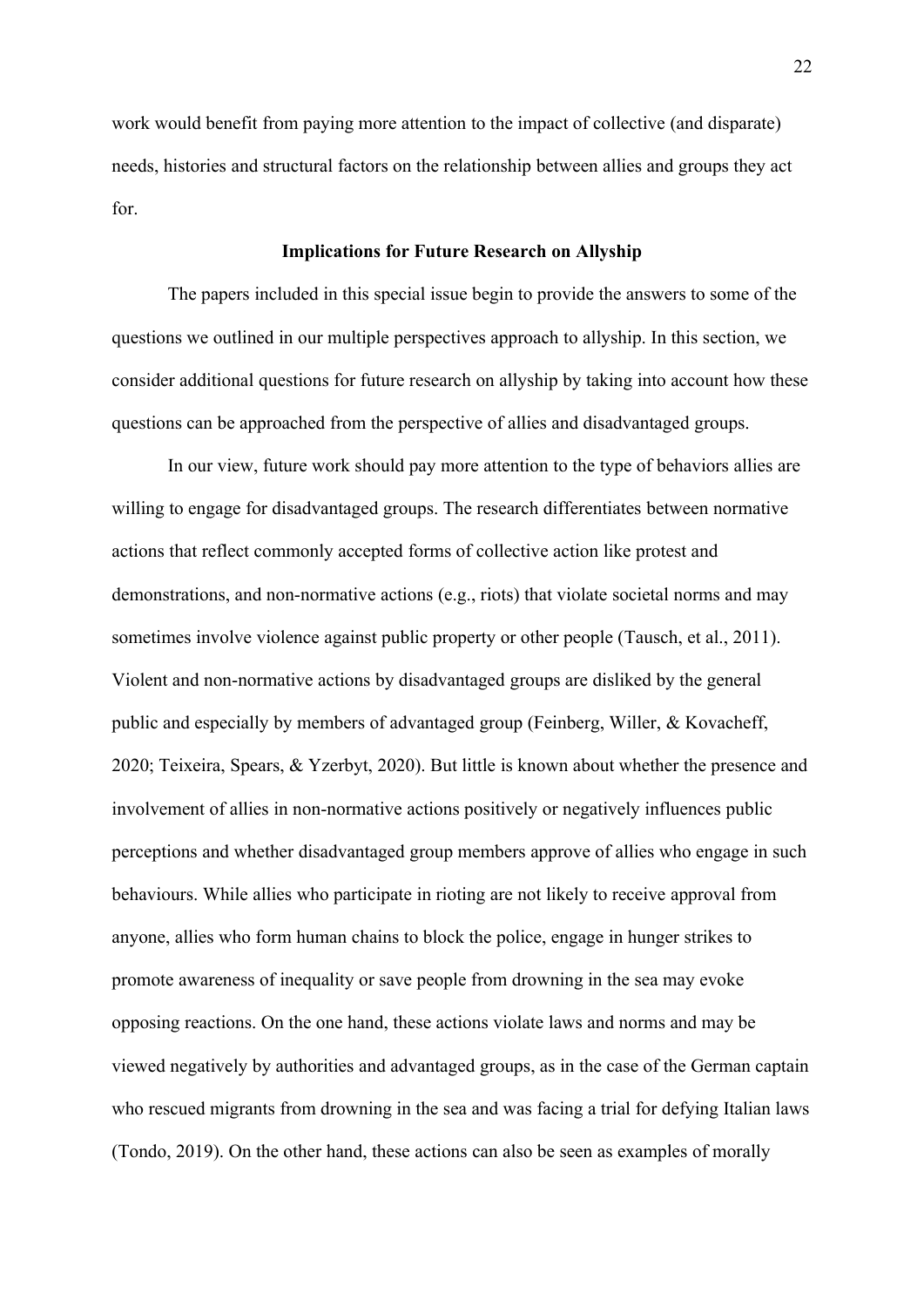courageous behaviours (Baumert, Halmburger, & Schmitt, 2013), and the individuals who engage in them could be perceived to be moral exemplars (e.g., Schnall & Roper, 2012). Future research could examine disadvantaged groups' and the general public views of these actions, as well as how perceived risks and the characteristics of the broader context (e.g., salience of intergroup conflict, more or less egalitarian societal climate), influence allies' motivations to engage in these behaviours.

Furthermore, we argued that research needs to look closely at the interactions between allies and disadvantaged groups. For example, it would be interesting to study the different behavior allies and disadvantaged group activists show at real-life protests. Is there a spatial segregation observable between disadvantaged groups and allies? Who is chanting, who is clapping, who is leading the demonstration? It is possible that having advantaged group allies at the forefront of the protest may create friction with disadvantaged group activists (e.g., Iyer & Achia, 2020), but the presence of advantaged group allies can also help ensure that law enforcement officials react in a more measured (and less violent) way to the action (see Kahn Goff, Lee, & Motamed, 2016).

However, in some contexts the distinction between disadvantaged groups and allies loses its importance. For instance, when we think about collective identities and movements based on shared opinions (opinion-based groups) such as anti-war and environmental movement, it is obvious that people with different ethnicities, socio-economic status and gender participate in these movements (McGarty, Bliuc, Thomas, & Bongiorno 2009). However, the groups created around shared opinions deal with topics for which some members are more likely to be affected than others. For instance, wars and climate change are more likely to affect people with lower socio-economic status. Thus, even though all members of opinion-based groups may identify with the goal of the movement, the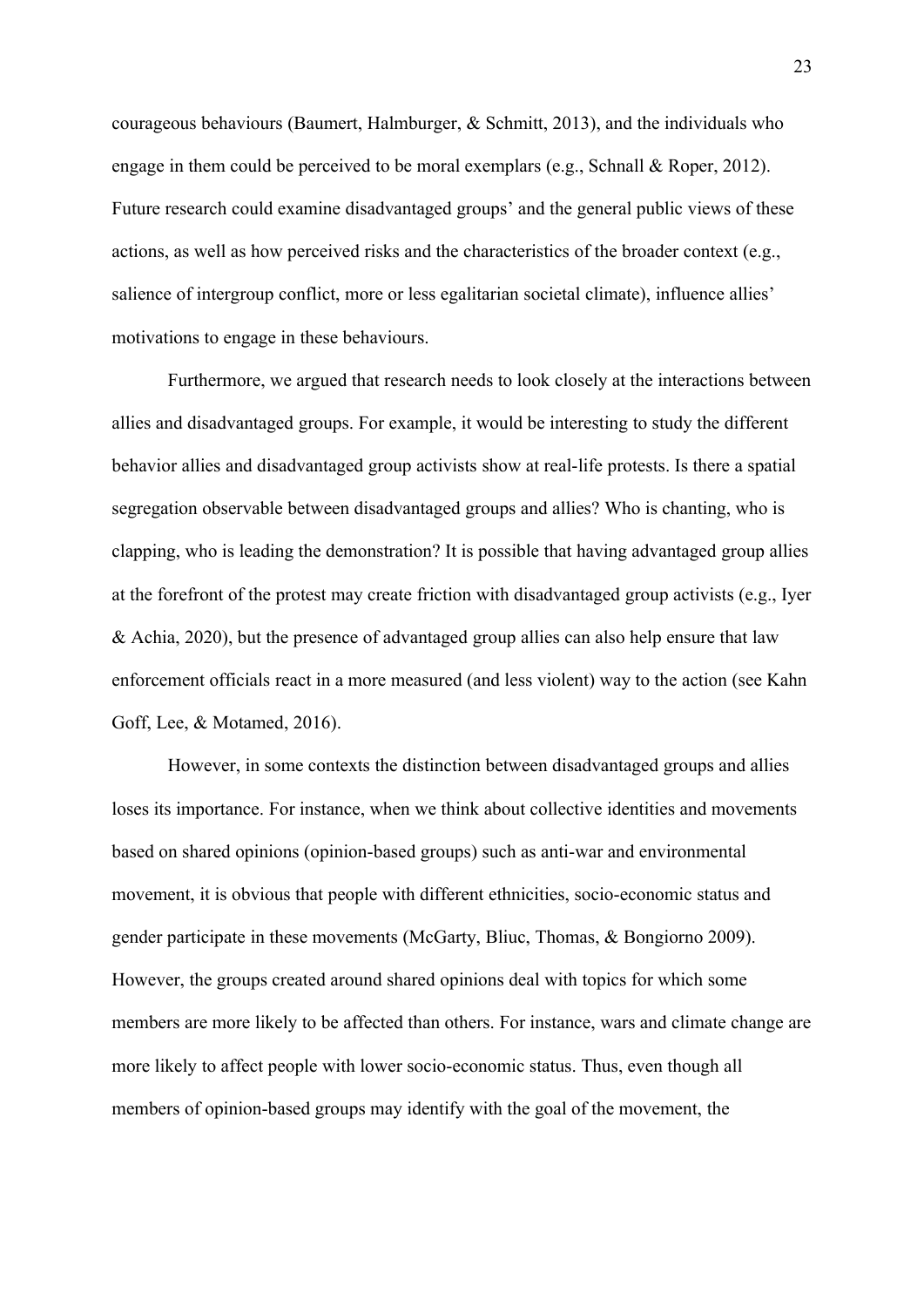differences in experiences may create conflicts and negatively impact the interactions between members of various subgroups within these movements.

Importantly, we believe that more attention needs to be devoted to disadvantaged groups' needs, views and beliefs around allyship. With the exception of the paper by Hasan-Aslih and colleagues, little is known about disadvantaged groups' motivations to engage in actions with allies. For instance, the model by Selvanathan and colleagues suggests that disadvantaged group activists may engage or refrain from actions with allies depending on whether their needs for respect and empowerment are met. It is possible that disadvantaged groups' motivations depend on their beliefs about how allies perceive them. Drawing from the work by Adra and colleagues (2020) on the importance of meta-beliefs, we suspect that disadvantaged groups may care about whether allies see them as movement leaders, or as helpless and weak, which may (de) motivate them from joining forces with allies.

Future research could also apply the multiple perspectives approach to understanding the role of multiple identities in motivating allyship. As previously discussed, much of the psychological literature has either examined allyship from the perspective of the advantaged groups or has focused on disadvantaged groups' experiences. But we know that this is not a true reflection of the social world; we all identify with multiple groups (some which shift and change over time). It is important to consider when and how multiple identities are made salient by a given context, are activated, intersect, prompt action, and lead to differing outcomes. Further to this point, the unique and complex histories of disadvantaged groups (but also how they intersect) should be taken into account given that they inform issues considered to be relevant, and approaches taken, when engaging in collective action today. The theoretical papers included in this special issue (Burson & Godfrey, 2020; Selvanathan et al., 2020), as well as recent work on intraminority solidarity (Ball & Branscombe, 2019;

24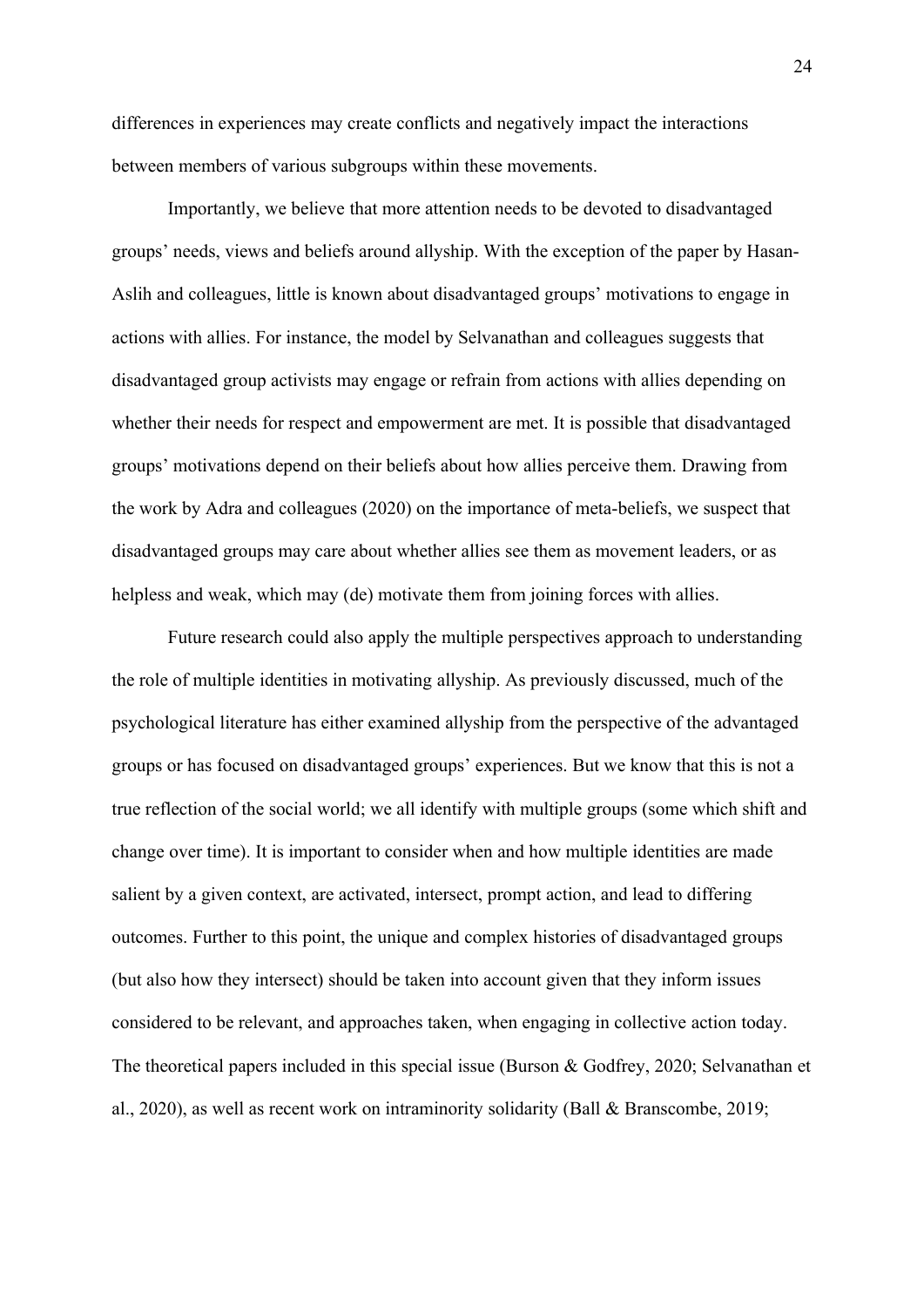Cortland et al., 2017; Craig & Richeson, 2012; 2014), provides a starting point for investigating these questions.

Lastly, we note that further theoretical and empirical progress on this topic requires methodological changes, for example the inclusion of activist samples and the use of longitudinal designs. A multiple perspectives approach also implies that research should devote more attention to studying interactions and conflicts between activists, which can be accomplished in field studies using observational and qualitative methods. The majority of empirical work in this special issues is done with non-politicized samples (except for Roblain et al., 2020), making it harder to generalize and estimate the impact of the identified factors on the motivations and the perceptions of people who engage in actions against inequality. Prior work suggests that there are both qualitative and quantitative differences among politicized and unpoliticized individuals (see Kutlaca, van Zomeren, & Epstude, 2020; Turner-Zwinkels, van Zomeren, & Postmes, 2017). To illustrate, politically active individuals are more likely to moralize the issues they act for than individuals who are not actively engaged. Future research would benefit from directly comparing advantaged group members who may be potential allies, but have not yet engaged in allyship and those who have. Moreover, a longitudinal design would allow for better investigation of when and how advantaged group members sympathetic to disadvantaged groups' plight come to engage in actions, and which individual and situational factors contribute to their transformation from passive sympathizers to politically active allies. We do not want to underestimate the difficulties associated with taking into account different group's needs and experiences, and translating them into research and practice. However, we hope that this special issue has illustrated the importance and the necessity to take multiple perspectives into account in order to better understand and facilitate social change.

25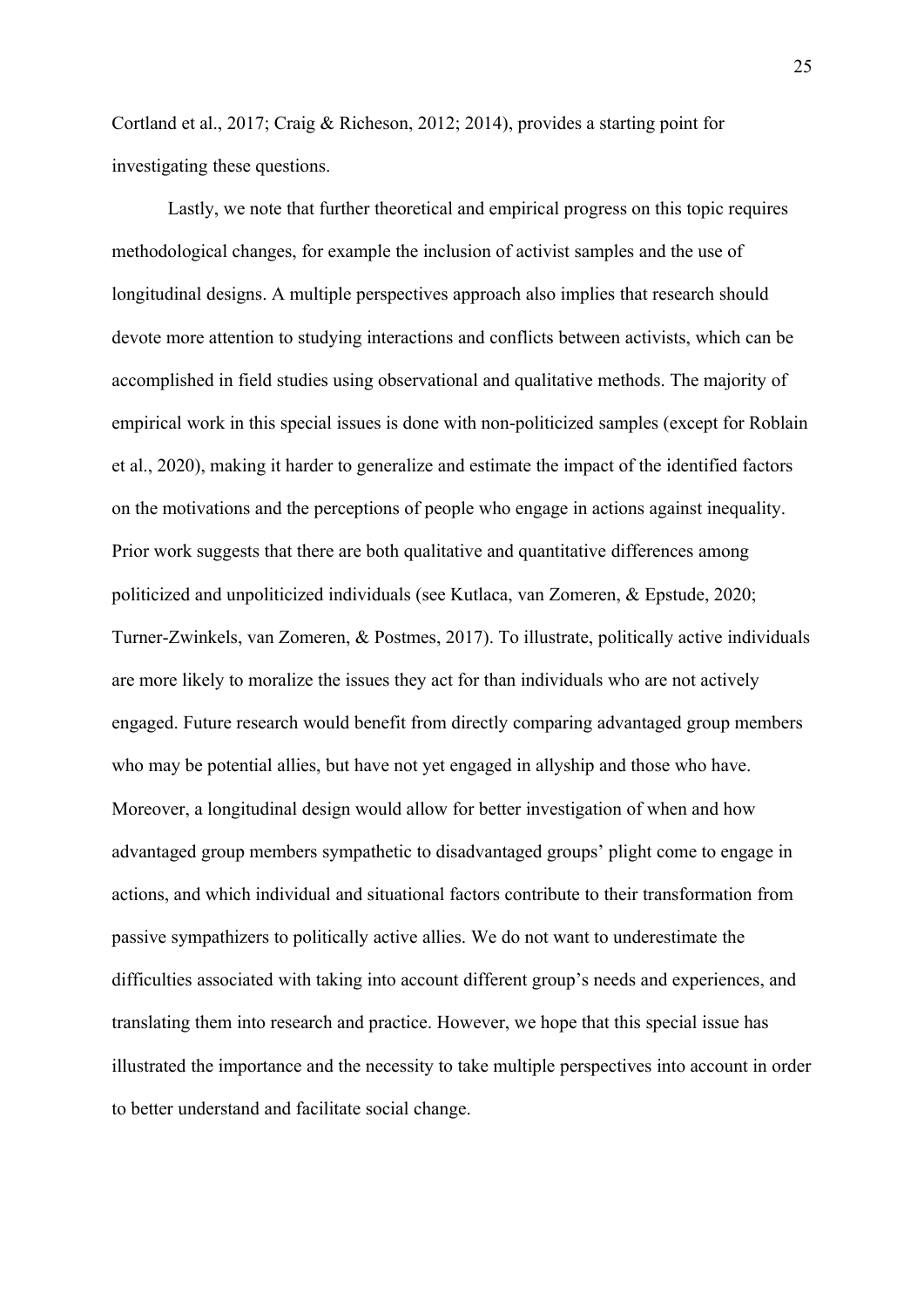#### References

- Adra, A., Li, M., & Baumert, A. (2020). What they think of us: Meta-beliefs and solidaritybased collective action among the advantaged. *European Journal of Social Psychology.* https://doi.org/10.1002/ejsp.2675
- Ashburn-Nardo, L. (2018). What can allies do? In A. Colella & E. King (Eds.), *The handbook of workplace discrimination* (pp. 373-386). Oxford University Press. doi:10.1093/oxfordhb/9780199363643.013.27
- Ball, T. C., & Branscombe, N. R. (2019). When do groups with a victimized past feel solidarity with other victimized groups?, In R. K. Mallett  $\&$  M. J. Monteith (Eds.), *Confronting prejudice and discrimination* (pp. 73-92). Academic Press.
- Baumert, A., Halmburger, A., & Schmitt, M. (2013). Interventions against norm violations: Dispositional determinants of self-reported and real moral courage. *Personality and Social Psychology Bulletin, 39, 1053-1068.*

https://doi.org/10.1177/0146167213490032

- Becker, J.C. (2020). Ideology and the promotion of social change. *Current Opinion in Behavioral Sciences, 34,* 6-11*.* https://doi.org/10.1016/j.cobeha.2019.10.005
- Becker, J. C., Ksenofontov, I., Siem, B., & Love, A. (2018). Antecedents and consequences of autonomy- and dependency-oriented help toward refugees. *European Journal of Social Psychology, 29*, 831-838. https://doi.org/10.1002/ejsp.2554
- Becker, J. C., Wright, S. C., Lubensky, M. E., & Zhou, S. (2013). Friend or ally: Whether cross-group contact undermines collective action depends on what advantaged group members say (or don't say). *Personality and Social Psychology Bulletin, 39*(4), 442– 455. doi: 10.1177/0146167213477155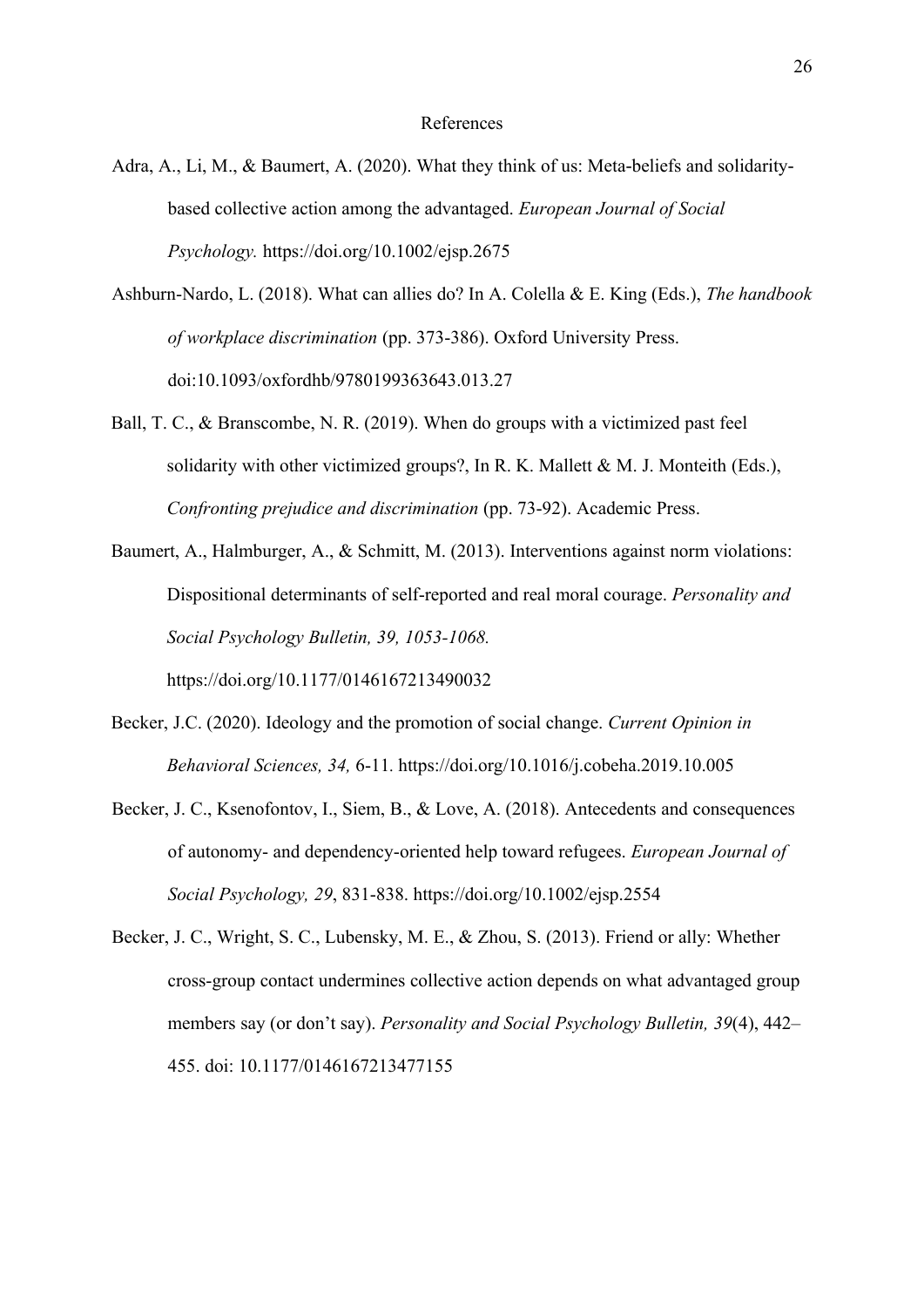- Birnbaum, M. (2020, June 9). Black Lives Matter protesters in Belgium want statues of colonialist King Léopold II to come down. *The Washington Post*. Retrieved from https://www.washingtonpost.com/
- Branscombe, N. R., Ellemers, N., Spears, R., & Doosje, B. (1999). The context and content of social identity threat. In N. Ellemers, R. Spears, & B. Doosje (Eds.), *Social identity: Context, commitment, content* (p. 35–58). Blackwell Science.
- Broido, E. M. (2000). The development of social justice allies during college: A phenomenological investigation. *Journal of College Student Development, 41*, 3-18. https://doi.org/10.1037/a0019093
- Brown, K. T. (2015). Perceiving allies from the perspective of nondominant group members: Comparisons to friends and activists. *Current Psychology, 34*, 713-722. https://doi.org/10.1007/s12144-014-9284-8
- Brown, K. T., & Ostrove, J. M. (2013). What does it mean to be an ally? The perception of allies from the perspective of people of color. *Journal of Applied Social Psychology, 43,* 2211-2222. https://doi.org/10.1111/jasp.12172
- Burson, E., & Godfrey, E. B. (2018). The state of the union: Contemporary interminority attitudes in the United States. *Basic and Applied Social Psychology, 40*(6), 396-413. https://doi.org/10.1080/01973533.2018.1520106
- Burson, E. & Godfrey, E.B. (2020). Intraminority solidarity: The role of critical consciousness. *European Journal of Social Psychology*. https://doi.org/10.1002/ejsp.2679
- Cialdini, R. B., Reno, R. R., & Kallgren, C. A. (1990). A focus theory of normative conduct: Recycling the concept of norms to reduce littering in public places. *Journal of Personality and Social Psychology, 58*, 1015–1026. doi:10.1037/0022- 3514.58.6.1015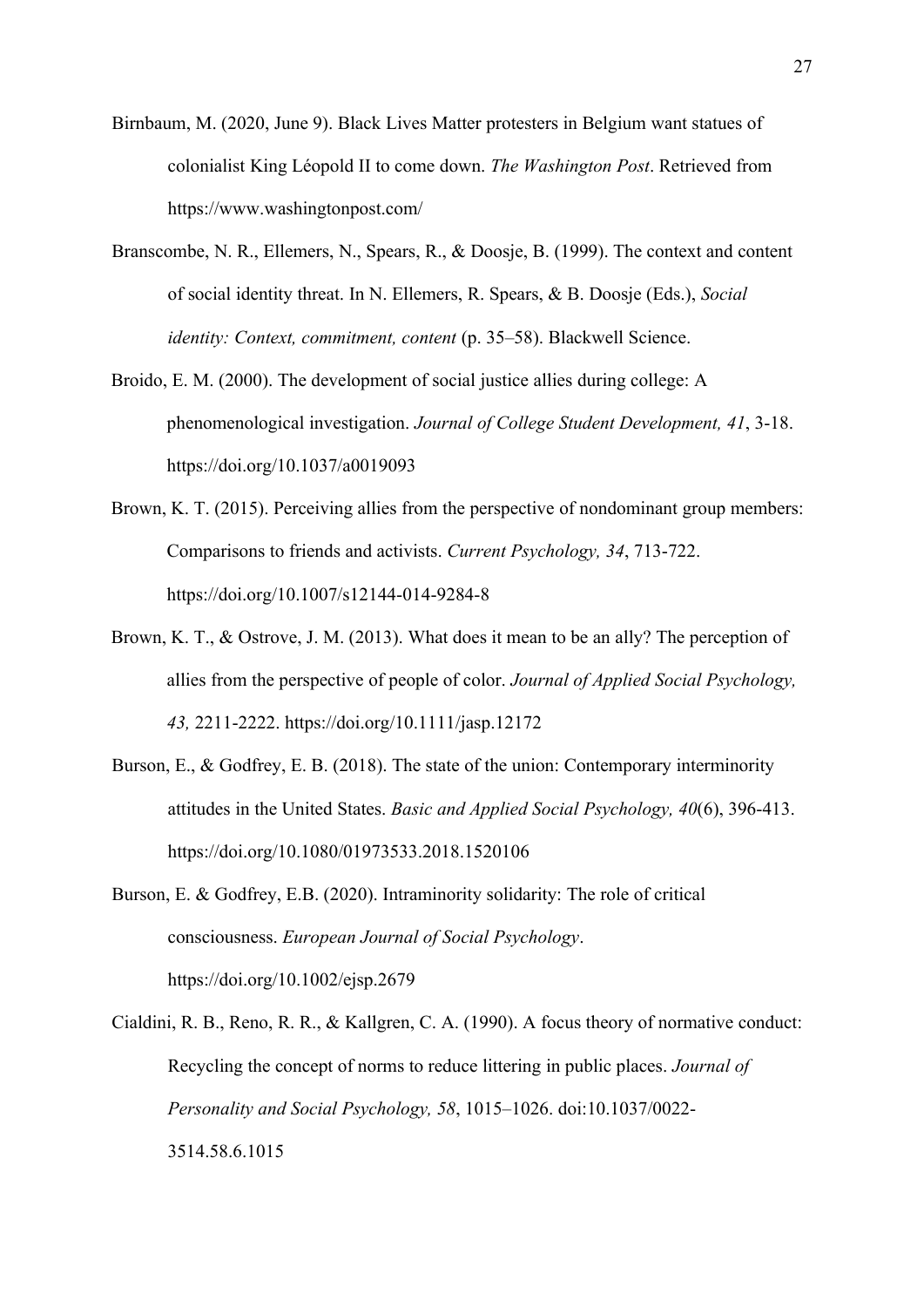- Cortland, C. I., Craig, M. A., Shapiro, J. R., Richeson, J. A., Neel, R., & Goldstein, N. J. (2017). Solidarity through shared disadvantage: Highlighting shared experiences of discrimination improves relations between stigmatized groups. *Journal of Personality and Social Psychology, 113*(4), 547–567. https://doi.org/10.1037/pspi0000100
- Craig, M. A., Badaan, V., & Brown, R. M. (2020). Acting for whom, against what? Group membership and multiple paths to engagement in social change. *Current Opinion in Psychology, 35*, 41-48. doi: 10.1016/j.copsyc.2020.03.002
- Craig, M. A., & Richeson, J. A. (2012). Coalition or derogation? How perceived discrimination influences intraminority intergroup relations. *Journal of Personality and Social Psychology, 102*(4), 759-777. doi: 10.1037/a0026481
- Craig, M. A., & Richeson, J. A. (2014). Discrimination divides across identity dimensions: Perceived racism reduces support for gay rights and increases anti-gay bias. *Journal of Experimental Social Psychology, 55*, 169-174. https://doi.org/10.1016/j.jesp.2014.07.008
- Czopp, A. M., & Monteith, M. J. (2003). Confronting prejudice (literally): Reactions to confrontations of racial and gender bias. *Personality and Social Psychology Bulletin, 29*, 532-544. https://doi.org/10.1177/0146167202250923
- Czopp, A. M., Monteith, M. J., & Mark, A. Y. (2006). Standing up for a change: Reducing bias through interpersonal confrontation. *Journal of Personality and Social Psychology, 90*, 784-803.<https://doi.org/10.1037/0022-3514.90.5.784>
- Deutsch, M. (2006). A framework for thinking about oppression and its change. *Social Justice Research, 19*, 7-41. doi:10.1007/s11211-006-9998-3
- Diemer, M. A., & Blustein, D. L. (2006). Critical consciousness and career development among urban youth. *Journal of Vocational Behavior, 68*(2), 220-232. doi:10.1016/j.jvb.2005.07.001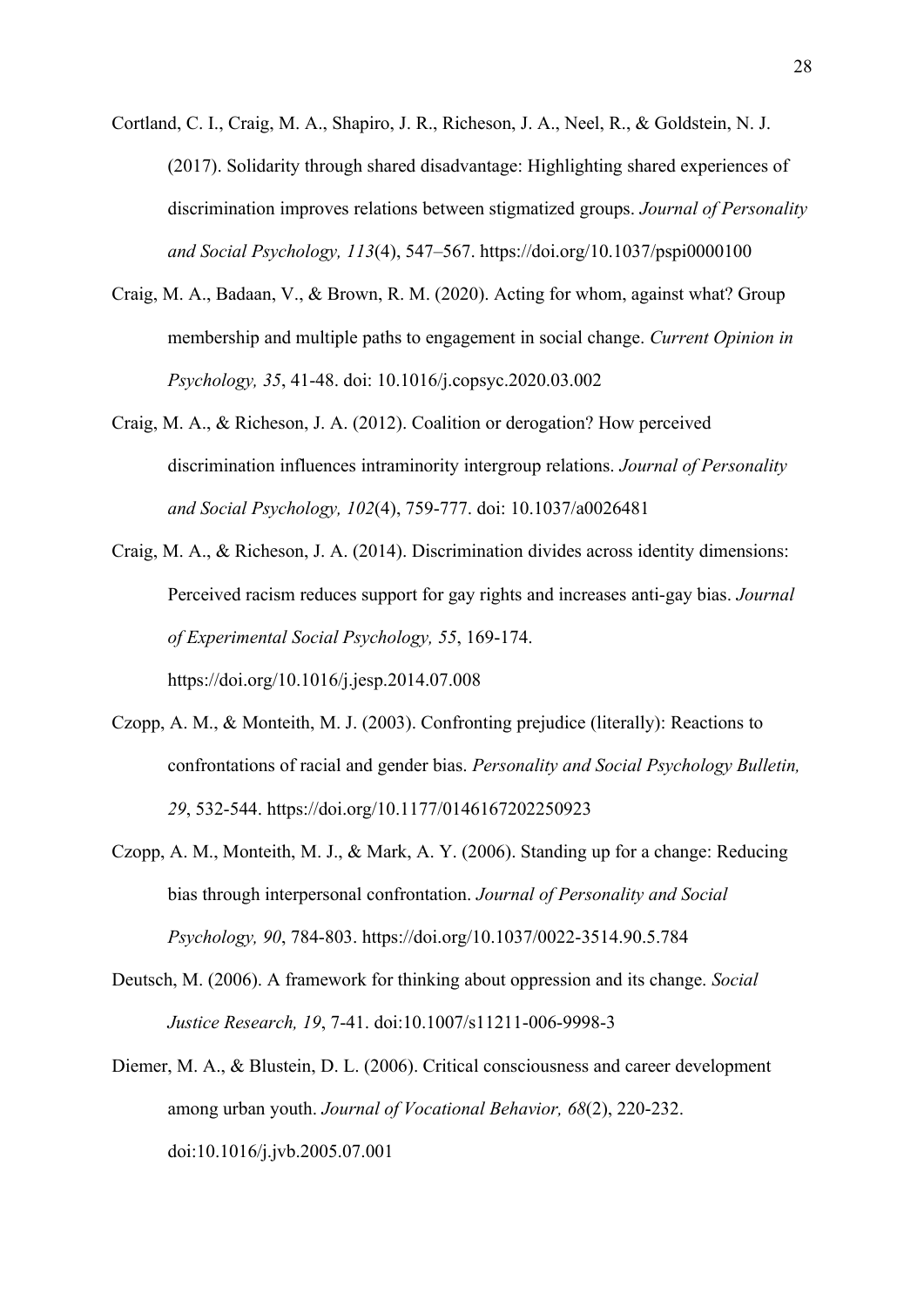- Dixon, J., Durrheim, K., Thomae, M., Tredoux, C., Kerr, P., & Quayle, M. (2015). Divide and rule, unite and resist: Contact, collective action and policy attitudes among historically disadvantaged groups. *Journal of Social Issues, 71*, 576-596. https://doi.org/10.1111/josi.12129
- Droogendyk, L., Wright, S. C., Lubensky, M., & Louis, W. R. (2016). Acting in solidarity: Cross-group contact between disadvantaged group members and advantaged group allies. *Journal of Social Issues, 72*, 315-334. https://doi.org/10.1111/josi.12168
- Drury, B. J., & Kaiser, C. R. (2014). Allies against sexism: The role of men in confronting sexism. *Journal of Social Issues, 70*, 637-652.<https://doi.org/10.1111/josi.12083>
- Ebrahimji, A., & Lee, A. (2020, June 13). Meet the Asian Americans helping to uproot racism in their communities. *Cable News Network.* Retrieved from https://edition.cnn.com/
- Esses, V. M., Jackson, L. M., & Armstrong, T. L. (1998). Intergroup competition and attitudes toward immigrants and immigration: An instrumental model of group conflict. *Journal of Social Issues, 54*, 699-724. doi: 10.1111/j.1540- 4560.1998.tb01244.x
- Estevan-Reina, L., de Lemus, S., Megías J.L., Kutlaca, M., Belmonte-García & Becker, J. (in press). Allies against sexism: The impact of feminist and non-feminist confrontation on women's well-being and empowerment. *Sex Roles*.
- Feinberg, M., Willer, R., & Kovacheff, C. (2020). The activist's dilemma: Extreme protest actions reduce popular support for social movements. *Journal of Personality and Social Psychology.* Advance online publication. https://doi.org/10.1037/pspi0000230
- Gopal, P. (2020, July 4). We can't talk about racism without understanding whiteness. *The Guardian*. Retrieved from https://www.theguardian.com/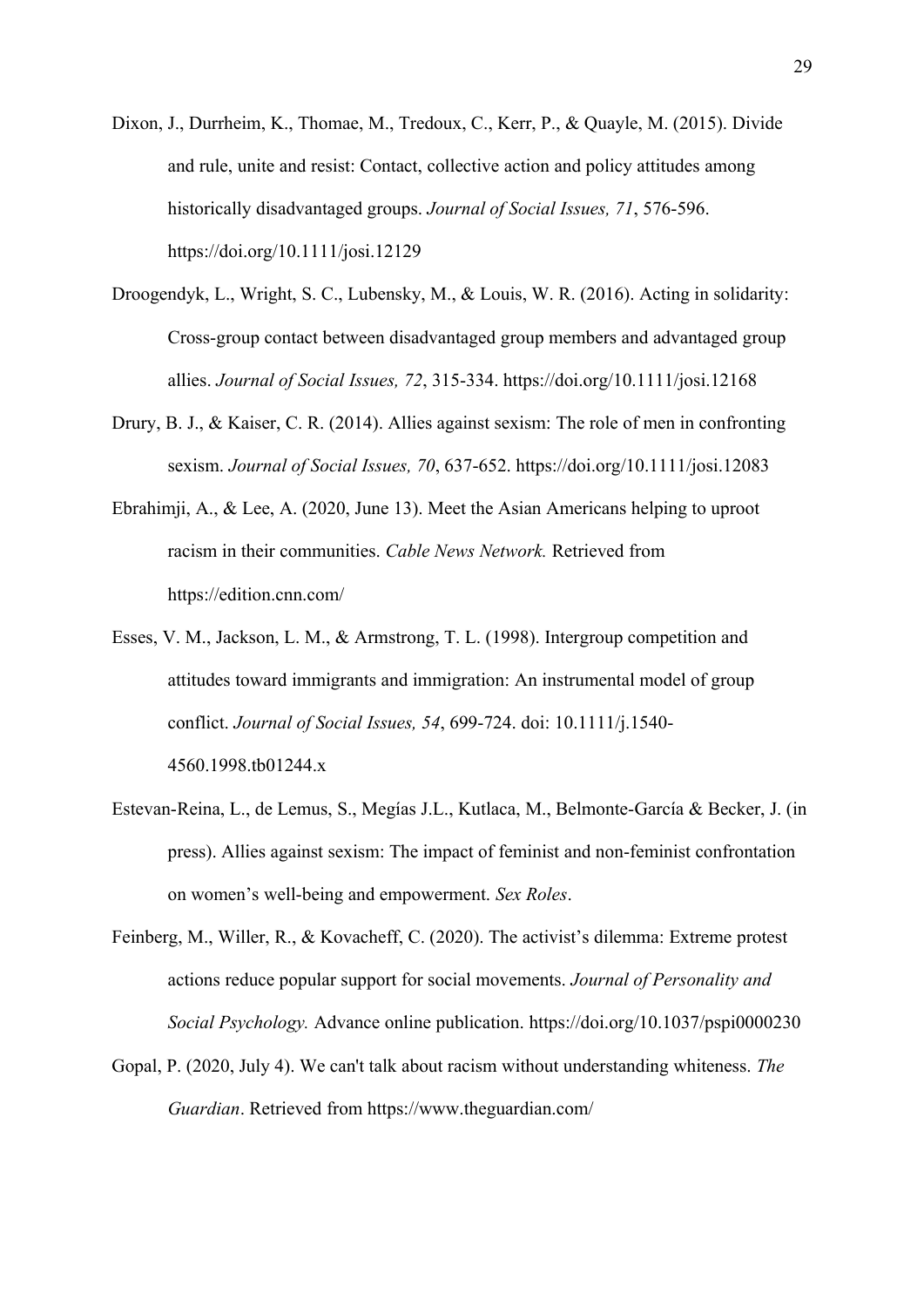- Gulker, J. E., Mark, A. Y., & Monteith, M. J. (2013). Confronting prejudice: The who, what, and why of confrontation effectiveness. *Social Influence, 8*, 280-293. https://doi.org/10.1080/15534510.2012.736879
- Gutierrez, L. M. (1995). Understanding the empowerment process: Does consciousness make a difference? *Social Work Research, 19*(4), 229-237. https://doi.org/10.1093/swr/19.4.229
- Hasan-Aslih, S., Pliskin, R., van Zomeren, M., Halperin, E., & Saguy, T. (2019). A darker side of hope: Harmony-focused hope decreases collective action intentions among the disadvantaged. *Personality and Social Psychology Bulletin, 45*, 209-223. https://doi.org/10.1177/0146167218783190
- Hasan-Aslih, S., Shuman, E., Pliskin, R., van Zomeren, M., Saguy, T., & Halperin, E. (2020). With or without you: The paradoxical role of identification in predicting joint and ingroup collective action in intergroup conflict. *European Journal of Social Psychology*. https://doi.org/10.1002/ejsp.2677
- Hässler, T., Ullrich, J., Bernardino, M., Shnabel, N., Van Laar, C., Valdenegro, D., ... Ugarte, L.M. (2020). A large-scale test of the link between intergroup contact and support for social change. *Nature Human Behaviour, 4,* 380-386. https://doi.org/10.1038/s41562-019-0815-z
- Hildebrand, L. K., Jusuf, C. C., & Monteith, M. J. (2020). Ally confrontations as identitysafety cues for marginalized individuals. *European Journal of Social Psychology*. https://doi.org/10.1002/ejsp.2692
- Iyer, A., & Achia, T. (2020). Mobilized or marginalized? Understanding low-status groups' responses to social justice efforts led by high-status groups. *Journal of Personality and Social Psychology*. Advance online publication.

https://doi.org/10.1037/pspi0000325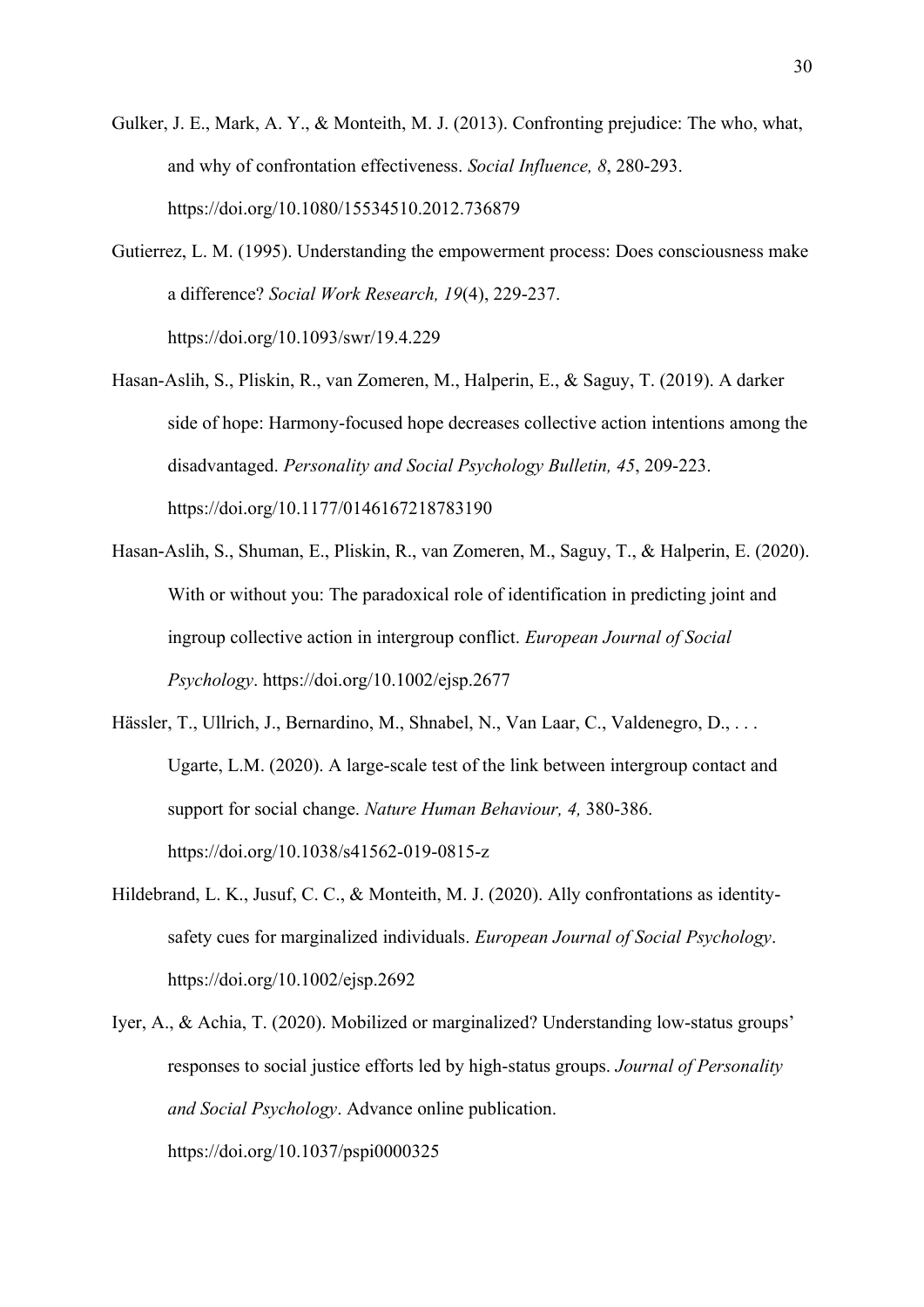- Iyer, A., & Leach, C. W. (2008). Emotion in inter-group relations. *European Review of Social Psychology, 19*, 86-125. https://doi.org/10.1080/10463280802079738
- Iyer, A., Leach, C. W., & Crosby, F. J. (2003). White guilt and racial compensation: The benefits and limits of self-focus. *Personality and Social Psychology Bulletin, 29*, 117- 129. https://doi.org/10.1177/0146167202238377
- Iyer, A., Leach, C. W., & Pedersen, A. (2004). Racial wrongs and restitutions: The role of guilt and other group-based emotions. In P. Pruitt & M. Fine (Eds.), *Off White: Readings on power, privilege, and resistance* (pp. 345-361). Cambridge University Press. https://doi.org/10.1017/cbo9781139106931.016
- Iyer, A., & Ryan, M. K. (2009). Why do men and women challenge gender discrimination in the workplace? The role of group status and in-group identification in predicting pathways to collective action. *Journal of Social Issues, 65*(4), 791-814. https://doi.org/10.1111/j.1540-4560.2009.01625.x
- Jost, J. T., Becker, J. C., Osborne, D., & Badaan, V. (2017). Missing in (collective) action: Ideology, system justification, and the motivational antecedents of protest behavior. *Current Directions in Psychological Science, 26*(2), 99– 108. https://doi.org/10.1177/0963721417690633
- Kahn, K. B., Goff, P. A., Lee, J. K., & Motamed, D. (2016). Protecting Whiteness: White phenotypic racial stereotypicality reduces police use of force. *Social Psychological and Personality Science, 7* (5), 403-411. doi: 10.1177/1948550616633505
- Kende, A., Lantos, N. A., Belinszky, A., Csaba, S., & Lukács, Z. A. (2017). The politicized motivations of volunteers in the refugee crisis: Intergroup helping as the means to achieve social change. *Journal of Social and Political Psychology, 5*(1), 260–281. https://doi.org/10.5964/jspp.v5i1.642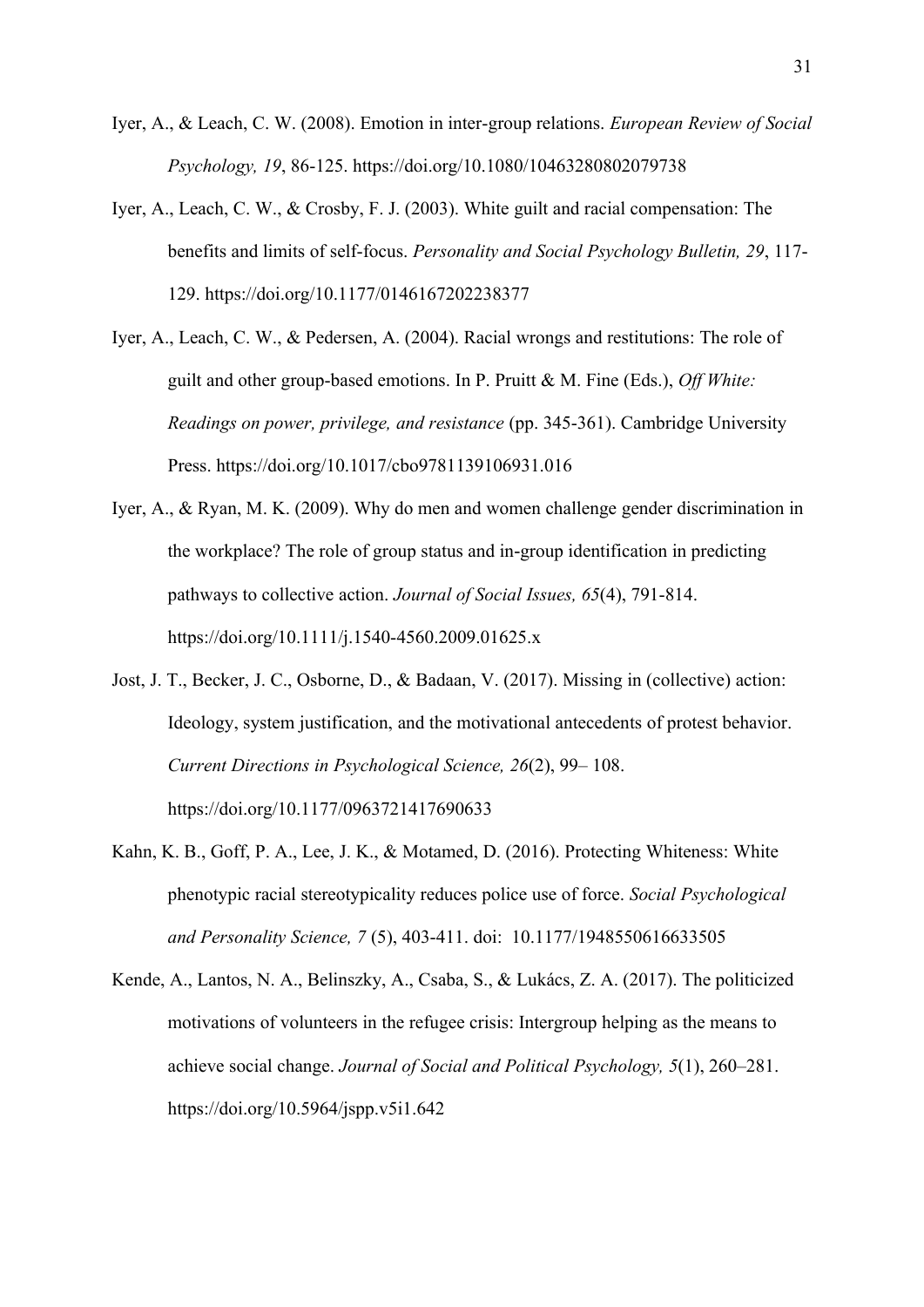Kosakowska-Berezecka, N., Besta, T., Bosson, J. K., Jurek, P., Vandello, J. A., Best, D. L., ... & Sobiecki, J. (2020). Country-level and individual-level predictors of men's support for gender equality in 42 countries. *European Journal of Social Psychology*. https://doi.org/10.1002/ejsp.2696

Kuntz, A., Davidov, E., Schwartz, S. H., & Schmidt, P. (2015). Human values, legal regulation, and approval of homosexuality in Europe: A cross-country comparison. *European Journal of Social Psychology, 45*(1), 120-134. https://doi.org/10.1002/ejsp.2068

- Kutlaca, M., Becker, J. C., & Radke, H. (2020). A hero, a black sheep or both? How disadvantaged and advantaged groups perceive those who confront prejudice. *Journal of Experimental Social Psychology, 88*. https://doi.org/10.1016/j.jesp.2019.103832
- Kutlaca, M., Radke, H. R., & Becker, J. C. The impact of including advantaged groups in collective action against social inequality on politicized identification of observers from disadvantaged and advantaged groups. Unpublished manuscript.
- Kutlaca, M., van Zomeren, M., & Epstude, K. (2020). Friends or foes? How activists and non-activists perceive and evaluate each other. *PloS One*, *15*(4). https://doi.org/10.1371/journal.pone.0230918
- Lang, C. (2020, June 26). The Asian American response to Black Lives Matter is part of a long, complicated history. *Time*. Retrieved from https://www.time.com/
- Lantos, N. A., Kende, A., & Becker, J.C. (2020). Pity for economically disadvantaged groups motivates donation and ally collective action intentions. *European Journal of Social Psychology*. https://doi.org/10.1002/ejsp.2705
- Linstroth, C. (2020, June 26). Why Natives in the US support Black Lives Matter. *Counterpunch*. Retrieved from https://www.counterpunch.org/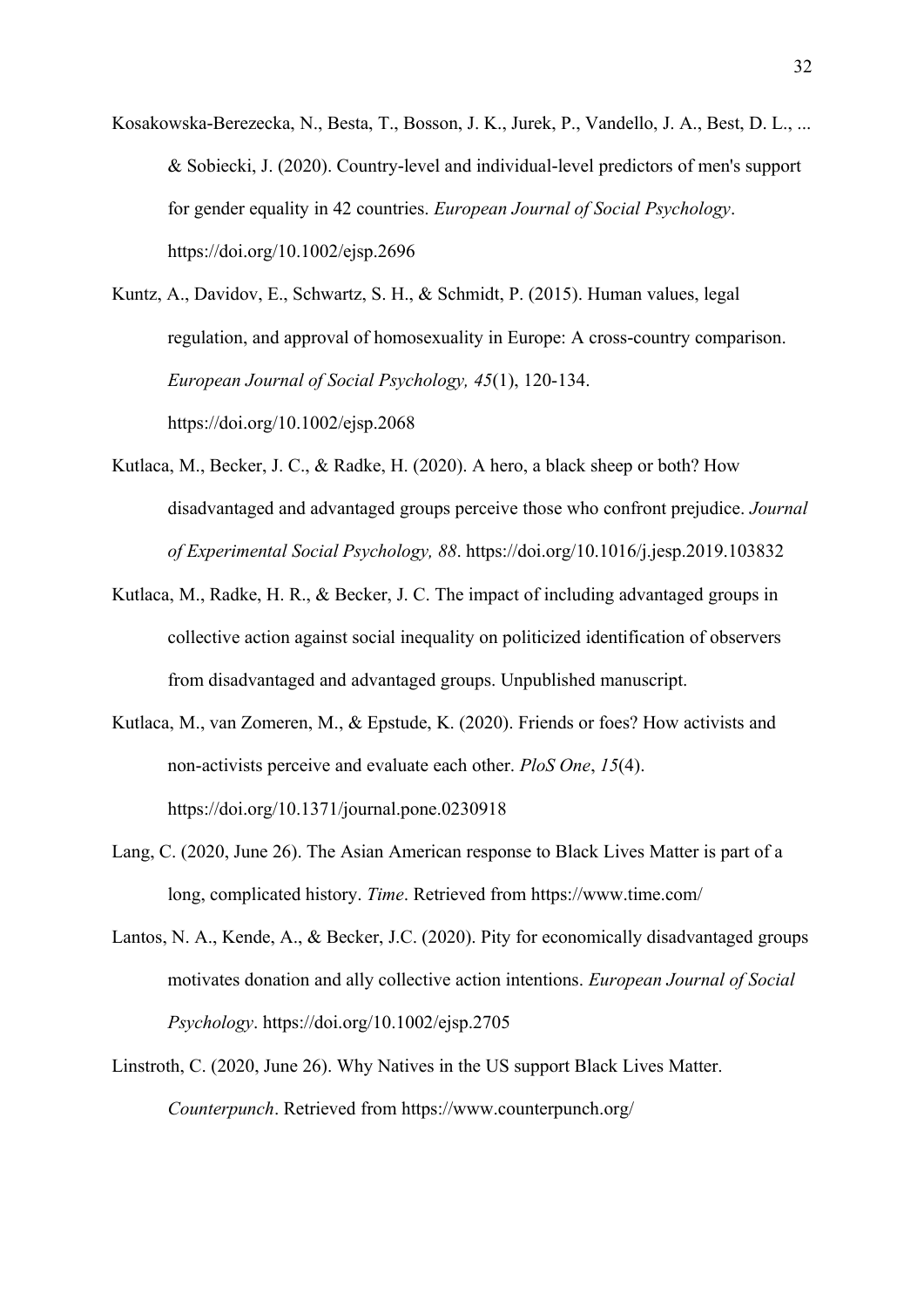- Louis, W. R. (2009). Collective action—and then what? *Journal of Social Issues*, *65*, 727- 748. https://doi.org/10.1111/j.1540-4560.2009.01623.x
- Louis, W. R., Thomas, E., Chapman, C. M., Achia, T.,Wibisono, S., Mirnajafi, Z., & Droogendyk, L. (2019). Emerging research on intergroup prosociality: Group members' charitable giving, positive contact, allyship, and solidarity with others. *Social and Personality Compass, 13*. https://doi.org/10.1111/spc3.12436
- Lowery, B. S., Unzueta, M. M., Knowles, E. D., & Goff, P. A. (2006). Concern for the ingroup and opposition to affirmative action. *Journal of Personality and Social Psychology, 90*, 961-974. https://doi.org/10.1037/0022-3514.90.6.961
- McAuley, J. (2020, June 12). The woman behind France's Black Lives Matter movement wants a race-blind society to recognize its racism. *The Washington Post*. Retrieved from https://www.washingtonpost.com/
- McGarty, C., Bliuc, A. M., Thomas, E. F., & Bongiorno, R. (2009). Collective action as the material expression of opinion-based group membership. *Journal of Social Issues, 65*, 839-857.<https://doi.org/10.1111/j.1540-4560.2009.01627.x>
- Medina, J. (2020, July 3). Latinos back Black Lives Matter protests. They want change for themselves, too. *The New York Times*. Retrieved from https://www.nytimes.com/
- Mohdin, A. (2020, July 29). 'We couldn't be silent': the new generation behind Britain's antiracism protests. *The Guardian*. Retrieved from https://www.theguardian.com/
- Nadler, A., & Halabi, S. (2006). Intergroup helping as status relations: Effects of status stability, identification, and type of help on receptivity to high-status group's help. *Journal of Personality and Social Psychology, 91*, 97-110. https://doi.org/10.1037/0022-3514.91.1.97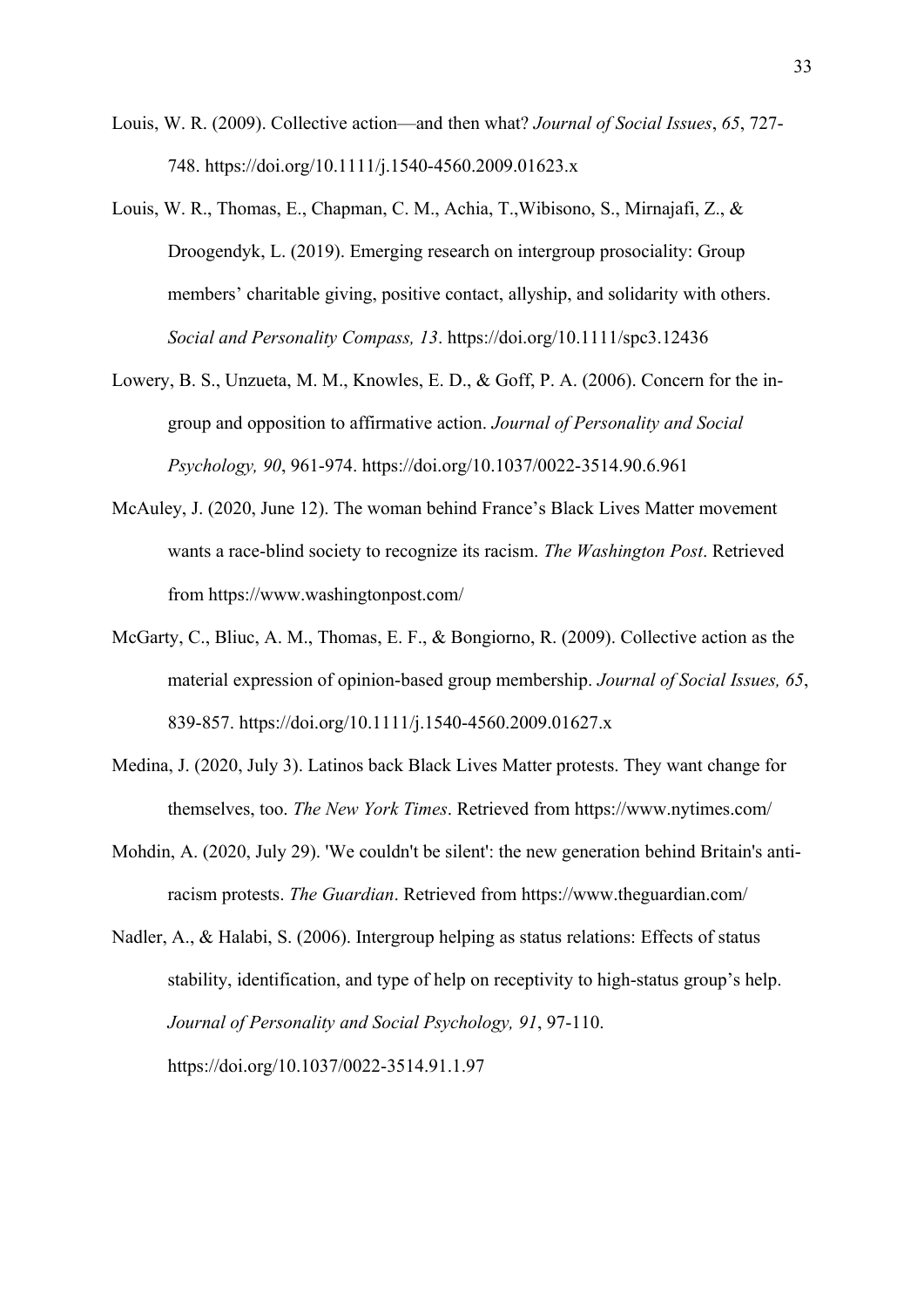Noor, M., Vollhardt, J. R., Mari, S., & Nadler, A. (2017). The social psychology of collective victimhood. *European Journal of Social Psychology, 47*(2), 121-134. https://doi.org/10.1002/ejsp.2300

Osborne, D., Jost, J. T., Becker, J. C., Badaan, V., & Sibley, C. G. (2019). Protesting to challenge or defend the system? A system justification perspective on collective action. *European Journal of Social Psychology, 49*(2), 244-269. https://doi.org/10.1002/ejsp.2522

Ostrove, J. M., & Brown, K. T. (2018). Are allies who we think they are? A comparative analysis. *Journal of Applied Social Psychology, 48*, 195-204. <https://doi.org/10.1111/jasp.12502>

- Otten, S. (2002). Towards a more social social psychology: The case of meta-stereotypes. *Revista de Psicología Social (International Journal of Social Psychology), 17*(3), 287–292. https://doi.org/10.1174/02134740260373008
- Parker, C.S. (2020, August 10). How reckless White allies could lead to the reelection of Trump. *The Washington Post*. Retrieved from https://www.washingtonpost.com/
- Perrigo, B., & Godin, M. (2020, June10). Racism Is Surging in Germany. Tens of Thousands Are Taking to the Streets to Call for Justice. *Time*. Retrieved from https://www.time.com/

Pettigrew, T. F., & Tropp, L. R. (2006). A meta-analytic test of intergroup contact theory. *Journal of Personality and Social Psychology, 90*(5), 751–783. https://doi.org/10.1037/0022-3514.90.5.751

Pilkington, E. (2020, May 20). Black Americans dying of Covid-19 at three times the rate of white people. *The Guardian*. Retrieved from https://www.theguardian.com/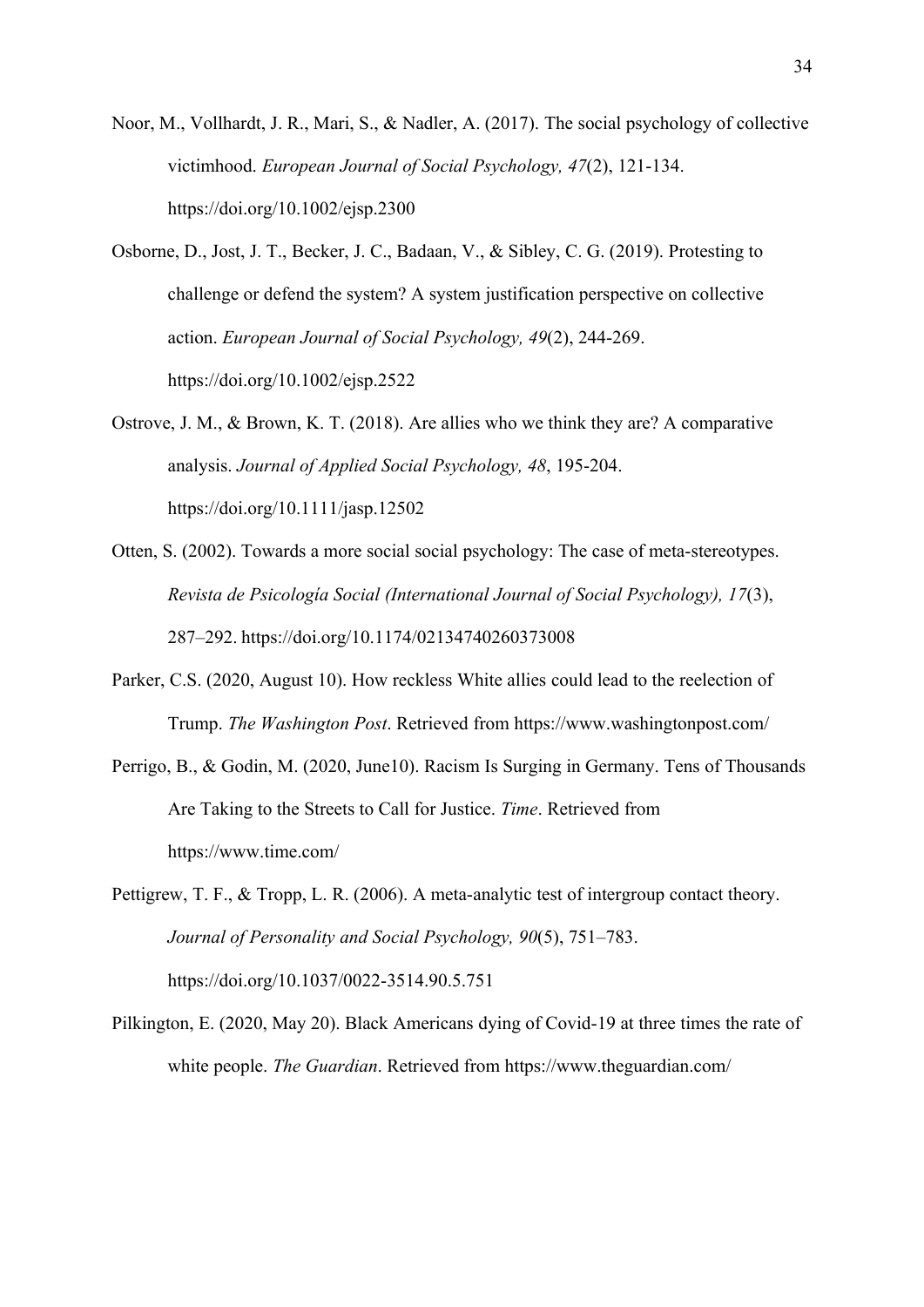- Radke, H. R., Becker, J.C., & Kutlaca, M. Disadvantaged group members' evaluations and support for allies: Investigating the role of communication style and group membership. Unpublished manuscript.
- Radke, H. R. M., Hornsey, M. J., & Barlow, F. K. (2018). Changing versus protecting the status quo: Why men and women engage in different types of action on behalf of women. *Sex Roles, 79*, 505-518. <https://doi.org/10.1007/s11199-017-0884-2>
- Radke, H. R., Kutlaca, M., Siem, B., Wright, S. C., & Becker, J. C. (2020). Beyond allyship: Motivations for advantaged group members to engage in action for disadvantaged groups. *Personality and Social Psychology Review*. https://doi.org/10.1177/1088868320918698
- Reimer, N. K., Becker, J. C., Benz, A., Christ, O., Dhont, K., Klocke, U., ... & Hewstone, M. (2017). Intergroup contact and social change: Implications of negative and positive contact for collective action in advantaged and disadvantaged groups. *Personality and Social Psychology Bulletin, 43*(1), 121-136. https://doi.org/10.1177/0146167216676478
- Roblain, A., Hanioti, M., Paulis, E., Van Haute, E., & Green, E. G. (2020). The social network of solidarity with migrants: The role of perceived injunctive norms on intergroup helping behaviors. *European Journal of Social Psychology*. https://doi.org/ 10.1002/ejsp.2700
- Różycka-Tran, J., Boski, P., & Wojciszke, B. (2015). Belief in a zero-sum game as a social axiom: A 37-nation study. *Journal of Cross-Cultural Psychology, 46*, 525-548. doi:10.1177/0022022115572226
- Ruthig, J. C., Kehn, A., Gamblin, B. W., Vanderzanden, K., & Jones, K. (2017). When women's gains equal men's losses: Predicting a zero-sum perspective of gender status. *Sex Roles, 76,* 17-26. doi: 10.1007/s11199-016-0651-9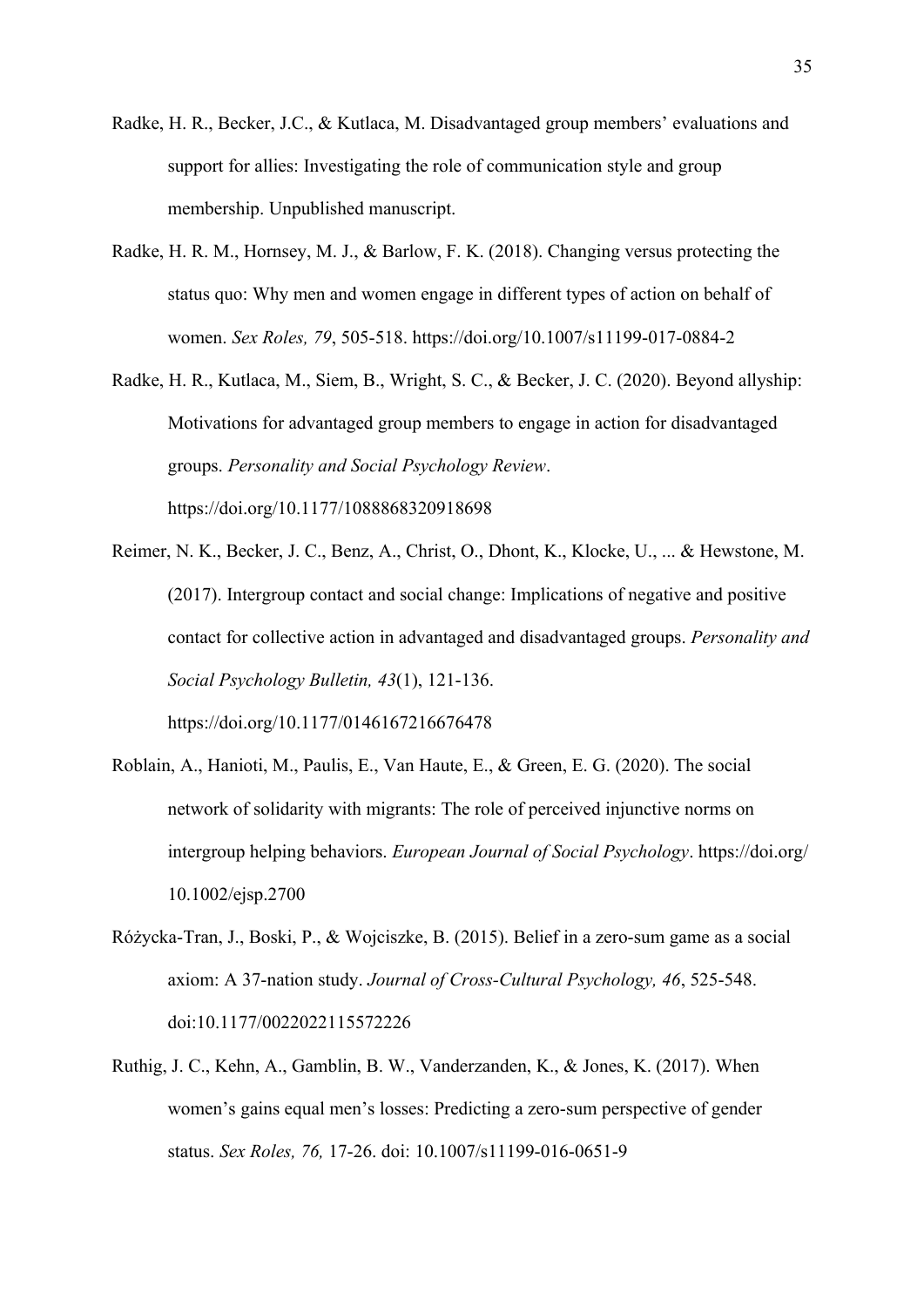Saab, R., Tausch, N., Spears, R., & Cheung, W. Y. (2015). Acting in solidarity: Testing an extended dual pathway model of collective action by bystander group members. *British Journal of Social Psychology, 54*, 539-560. https://doi.org/10.1111/bjso.12095

- Saguy, T., Tausch, N., Dovidio, J. F., & Pratto, F. (2009). The irony of harmony: Intergroup contact can produce false expectations for equality. *Psychological Science, 20*, 114- 121. https://doi.org/10.1111/j.1467-9280.2008.02261.x
- Saguy, T., Tausch, N., Dovidio, J. F., Pratto, F., & Singh, P. (2011). Tension and harmony in intergroup relations. In P. R. Shaver & M. Mikulincer (Eds.), *Human aggression and violence: Causes, manifestations, and consequences*. (pp. 333–348). https://doi.org/10.1037/12346-018
- Schnall, S., & Roper, J. (2012). Elevation puts moral values into action. *Social Psychological and Personality Science, 3*, 373–378. doi:10.1177/1948550611423595
- Selvanathan, H. P., Lickel, B., & Dasgupta, N. (2020). An integrative framework on the impact of allies: How identity-based needs influence intergroup solidarity and social movements. *European Journal of Social Psychology*. https://doi.org/10.1002/ejsp.2697
- Shnabel, N., Halabi, S., & Noor, M. (2013). Overcoming competitive victimhood and facilitating forgiveness through re-categorization into a common victim or perpetrator identity. *Journal of Experimental Social Psychology, 49*, 867–877. doi:10.1016/j.jesp.2013.04.007
- Shnabel, N., Nadler, A., Ullrich, J., Dovidio, J. F., & Carmi, D. (2009). Promoting reconciliation through the satisfaction of the emotional needs of victimized and perpetrating group members: The needs-based model of reconciliation. *Personality and Social Psychology Bulletin, 35*(8), 1021-1030. doi: 10.1177/0146167209336610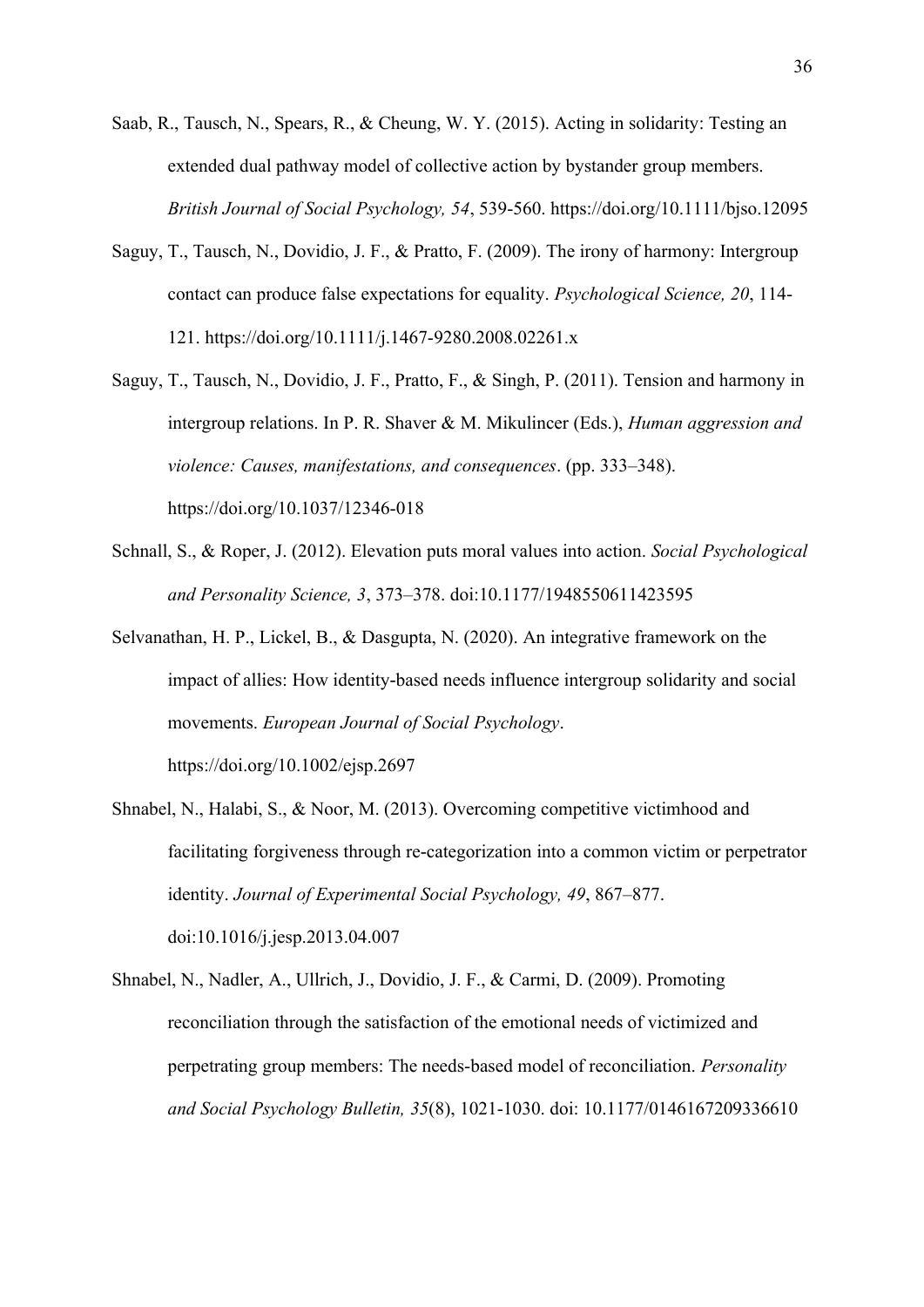- Simon, B., & Klandermans, B. (2001). Politicized collective identity: A social psychological analysis. *American Psychologist, 56*, 319-331. doi:10.1037/0003-066X.56.4.319
- Stefaniak, A., Mallett, R. K., & Wohl, M. J. (2020). Zero-sum beliefs shape advantaged allies' support for collective action. *European Journal of Social Psychology*. https://doi.org/10.1002/ejsp.2674
- Subašić, E., Hardacre, S., Elton, B., Branscombe, N. R., Ryan, M. K., & Reynolds, K. J. (2018). "We for She": Mobilising men and women to act in solidarity for gender equality. *Group Processes & Intergroup Relations, 21,* 707-724. https://doi.org/10.1177/1368430218763272
- Subašić, E., Reynolds, K. J., & Turner, J. C. (2008). The political solidarity model of social change: Dynamics of selfcategorization in intergroup power relations. *Personality and Social Psychology Review, 12*, 330-352. https://doi.org/10.1177/1088868308323223
- Swim, J. K., & Miller, D. L. (1999). White guilt: Its antecedents and consequences for attitudes toward affirmative action. *Personality and Social Psychology Bulletin, 25*, 500-514. https://doi.org/10.1177/0146167299025004008
- Tasevski, O. (2020, August 10). The Dutch are uncomfortable with being history's villains, not victims. *Foreign Policy*. Retrieved from https://www.foreignpolicy.com/
- Tausch, N., Becker, J. C., Spears, R., Christ, O., Saab, R., Singh, P., & Siddiqui, R. N. (2011). Explaining radical group behavior: Developing emotion and efficacy routes to normative and non-normative collective action. *Journal of Personality and Social Psychology, 101*, 129–148. https://doi.org/10.1037/a0022728
- Teixeira, C. P., Spears, R., & Yzerbyt, V. Y. (2020). Is Martin Luther King or Malcom X the more acceptable face of protest? High-status groups' reactions to low-status groups' collective action*. Journal of Personality and Social Psychology*, *118*, 919-944 doi: 10.1037/pspi0000195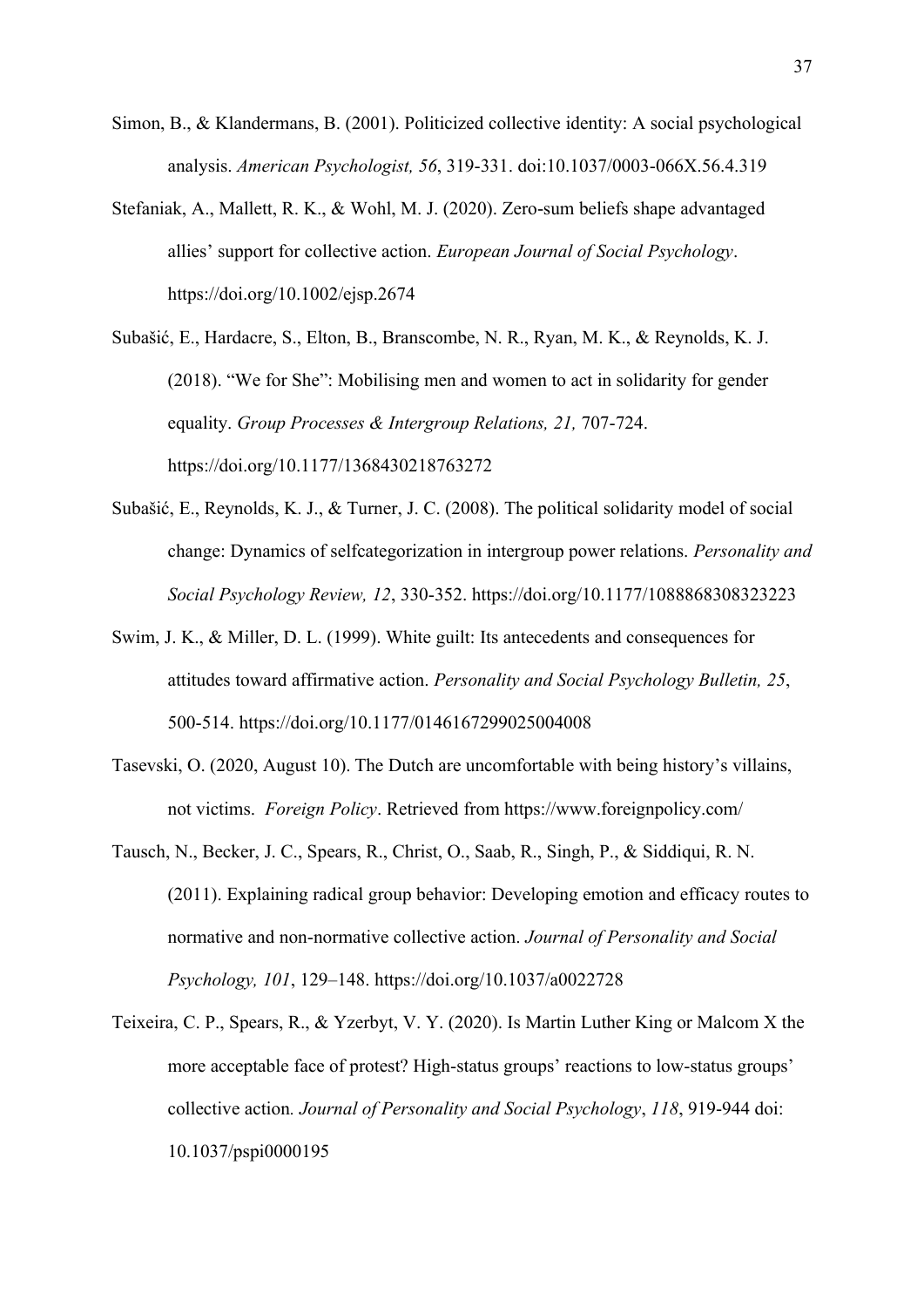- Tharoor, I. (2020, July 12). Black Lives Matter is a global cause. *The Washington Post*. Retrieved from https://www.washingtonpost.com/
- Thomas, E. F., & McGarty, C. A. (2018). Giving versus acting: Using latent profile analysis to distinguish between benevolent and activist support for global poverty reduction. *British Journal of Social Psychology, 57*, 189-209. https://doi.org/10.1111/bjso.12228

Thomas, E. F.,McGarty, C. A., & Mavor, K. I. (2009). Transforming "apathy into movement": The role of prosocial emotions in motivating action for social change. *Personality and Social Psychology Review, 13*, 310-333. https://doi.org/10.1177/1088868309343290

- Tondo, L. (2019, July 5). Captain who rescued 42 migrants: I'd do it again despite jail threat. *The Guardian*. Retrieved from https://www.theguardian.com/
- Tropp, L. R., & Bianchi, R. A. (2006). Valuing diversity and interest in intergroup contact. *Journal of Social Issues, 62*(3), 533–551. https://doi.org/10.1111/j.1540- 4560.2006.00472.x
- Turner, J. C., Hogg, M. A., Oakes, P. J., Reicher, S. D., & Wetherell, M. S. (1987). *Rediscovering the social group: A self-categorization theory*. Blackwell.
- Turner-Zwinkels, F. M., van Zomeren, M., & Postmes, T. (2017). The moral dimension of politicized identity: Exploring identity content during the 2012 Presidential Elections in the USA. *British Journal of Social Psychology, 56*(2), 416-436. https://doi.org/10.1111/bjso.12171

Ufkes, E. G., Calcagno, J., Glasford, D. E., & Dovidio, J. F. (2016). Understanding how common ingroup identity undermines collective action among disadvantaged-group members. *Journal of Experimental Social Psychology, 63*, 26-35. https://doi.org/10.1016/j.jesp.2015.11.006